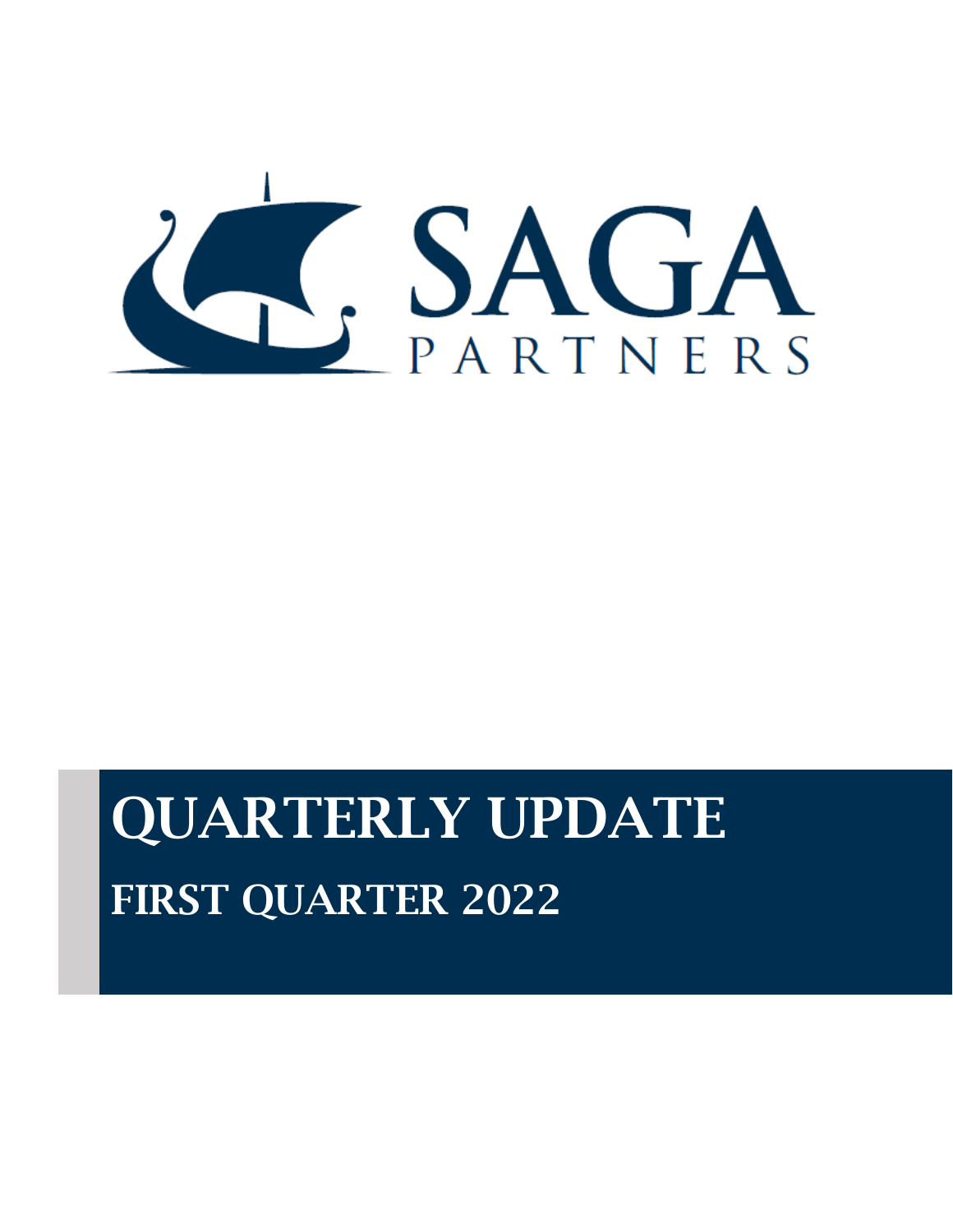### Q1 2022 Results

During the first quarter of 2022, the Saga Portfolio ("the Portfolio") declined 42.4% net of fees. This compares to the overall decrease for the S&P 500 Index, including dividends, of 4.6%.

The cumulative return since inception on January 1, 2017, for the Saga Portfolio is 112.0% net of fees compared to the S&P 500 Index of 122.7%. The annualized return since inception for the Saga Portfolio is 15.4% net of fees compared to the S&P 500's 16.5%. Please check your individual statement as specific account returns may vary depending on timing of any contributions throughout the period.

|            |                 | Performance (as of 3/31/22) |                    | Growth of \$1,000   |                                                                                                                                                                                                                                                                                                                                                                                                                                                                    |  |  |  |  |  |
|------------|-----------------|-----------------------------|--------------------|---------------------|--------------------------------------------------------------------------------------------------------------------------------------------------------------------------------------------------------------------------------------------------------------------------------------------------------------------------------------------------------------------------------------------------------------------------------------------------------------------|--|--|--|--|--|
|            | Saga<br>(gross) | Saga<br>$(net)^*$           | <b>S&amp;P 500</b> | Relative<br>Results | \$5,000<br>\$4,000                                                                                                                                                                                                                                                                                                                                                                                                                                                 |  |  |  |  |  |
| 2017       | 16.0%           | 14.3%                       | 21.8%              | $-7.5%$             |                                                                                                                                                                                                                                                                                                                                                                                                                                                                    |  |  |  |  |  |
| 2018       | 2.1%            | $0.6\%$                     | $-4.4%$            | 5.0%                | \$3,000                                                                                                                                                                                                                                                                                                                                                                                                                                                            |  |  |  |  |  |
| 2019       | 65.6%           | 63.2%                       | 31.5%              | 31.7%               |                                                                                                                                                                                                                                                                                                                                                                                                                                                                    |  |  |  |  |  |
| 2020       | 123.8%          | 120.5%                      | 18.4%              | 102.1%              | \$2,000<br>Comment of the state of the state                                                                                                                                                                                                                                                                                                                                                                                                                       |  |  |  |  |  |
| 2021       | $-9.6\%$        | $-10.9%$                    | 28.7%              | $-39.6%$            | \$1,000                                                                                                                                                                                                                                                                                                                                                                                                                                                            |  |  |  |  |  |
| Q1 2022    | $-42.2%$        | $-42.4%$                    | $-4.6%$            | $-37.8%$            | ∼<br>$\begin{array}{l} \text{in}\ -1 \\ \text{in}\ -20 \\ \text{in}\ -20 \\ \text{in}\ -20 \\ \text{in}\ -20 \\ \text{in}\ -21 \\ \text{in}\ -21 \\ \text{in}\ -21 \\ \text{in}\ -22 \\ \text{in}\ -22 \\ \text{in}\ -22 \\ \text{in}\ -22 \\ \text{in}\ -22 \\ \text{in}\ -22 \\ \text{in}\ -22 \\ \text{in}\ -22 \\ \text{in}\ -22 \\ \text{in}\ -22 \\ \text{in}\ -22 \\ \text{in}\ -22 \\ \text{in}\ -22 \\ \text{in}\ -22 \\ \text{in}\ -22 \\ \text{in}\ -2$ |  |  |  |  |  |
| Cumulative | 129.4%          | 112.0%                      | 122.7%             | $-10.6%$            | _ai<br>휴로<br>$O$ ct-<br>-<br>この<br>この<br>$\frac{1}{2}$ $\frac{1}{2}$ $\frac{1}{5}$<br>Jai<br>ģ.                                                                                                                                                                                                                                                                                                                                                                    |  |  |  |  |  |
| Annualized | 17.1%           | 15.4%                       | 16.5%              | $-1.1%$             | Saga Portfolio<br>$-$ - S&P 500                                                                                                                                                                                                                                                                                                                                                                                                                                    |  |  |  |  |  |

\*Saga Portfolio serves as a model for client accounts. Net returns assume 1.5% AUM fee, or 0.375% applied to account balance at beginning of each quarter. S&P 500 performance includes dividends.

Source: S&P Dow Jones Indices LLC

#### Interpretation of Results

I was not originally planning to write a quarterly update since switching to semi-annual updates a few years ago but given the current drawdown in the Saga Portfolio I thought our investors would appreciate an update on my thoughts surrounding the Portfolio and the current market environment in general.

The Portfolio's drawdown over the last several months has been hard not to notice even for those who follow best practices of only infrequently checking their account balance. Outperformance vs. the S&P 500 since inception has flipped to underperformance on a mark-to-market basis and the stock prices of our companies have continued to decline into the second quarter.

In past letters I have spent a lot of time discussing the Saga Portfolio's psychological approach to investing to help prepare for the inevitable chaos that will occur while investing in the public markets from time-to-time. It's impossible to know why the market does what it does at any point in time. I would argue that the last two years could be considered pretty chaotic, both on the upside speculation and now what appears to be on the downside fear and panic.

I will attempt to give my perspective on how events played out within the Saga Portfolio with an analogy. Let's say that in 2019 we owned a fantastic home that was valued at \$500,000. We loved it. It was in a great neighborhood with good schools for our kids. We liked and trusted our neighbors; in fact, we gave them a spare key in case of emergencies. It was the perfect home for us to live in for many years to come.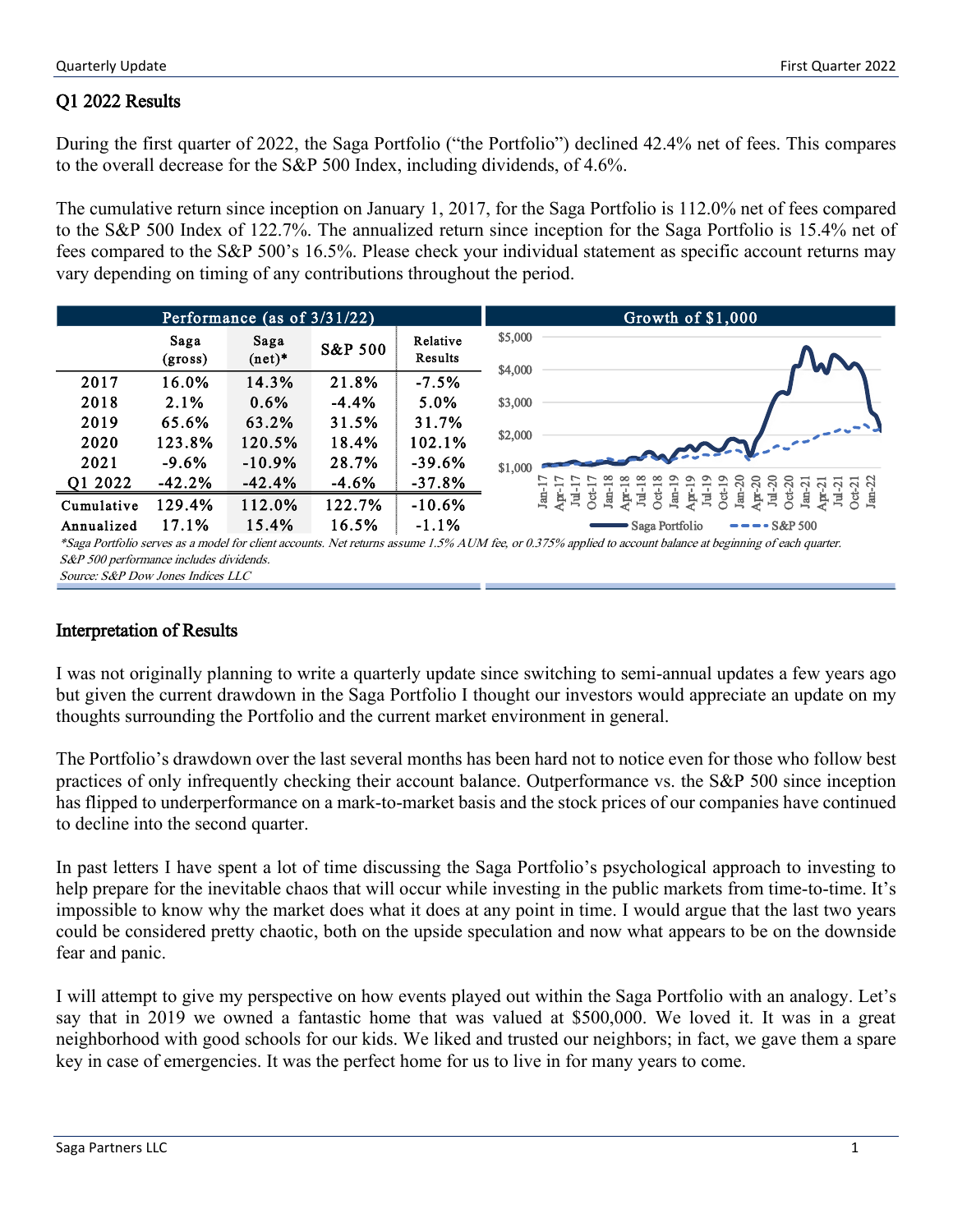Based on the neighborhood becoming increasingly attractive over time, it was likely that our home may be valued around \$2 million in  $\sim$ 10 years from now. This is strong appreciation (15% IRR) compared to the average home, but this specific home and neighborhood had particularly strong long-term fundamental tailwinds that made this a reasonable expectation.

Then in 2020 a global pandemic hit causing a huge disorientation in the housing market. For whatever reasons, the appraised value of our home almost immediately doubled to \$1 million. Nothing materially changed about what we thought our home would be worth in 10 years, but now from the higher market value, the home would only appreciate at a lower 7% IRR assuming it would still be worth \$2 million in 10 years.

What were our options under these new circumstances?

We could move and try to buy a new home that provided a higher expected return. However, the homes in the other neighborhoods that we really knew and liked also doubled in price, so they did not really provide any greater value. Also, the risk and hassle of moving for what may potentially only be modestly better home appreciation did not make sense.

We could buy a home in a less desirable neighborhood where prices looked relatively cheaper, but we would not want to live long-term. Even if we decided to live there for many years, the long-term fundamental dynamics of the crummy neighborhood were weak to declining and it was uncertain if the property would appreciate at all despite its lower valuation.

We could sell our home for \$1 million and rent a place to live for the interim period while holding cash and waiting for the market to potentially correct. However, we did not know if, when, or to what extent the market would correct and the thought of renting a place temporarily for our family was unappealing.

For the Saga family, we decided to stay invested in the home that we knew, loved, and still believed had similar, if not stronger prospects following the COVID-induced surge in demand in our neighborhood. Now, for whatever reason, the market views our neighborhood very poorly and the appraised value of our home declined to \$250,000, below any previous appraisals. It seems odd because it is the exact same home and the fundamentals of the neighborhood are much stronger than several years ago, suggesting that the expected \$2 million value in the future is even more probable than before.

It is a very peculiar situation, but the market can do anything at any moment. Fortunately, the lower appraisal value does not impact how much we still love our home, neighborhood, schools, or what the expected future value will be. In fact, we prefer a lower value because our property taxes will be lower!

One thing is for certain, we would never sell our home for \$250,000 simply because the appraised value has declined from prior appraisals. We would also never dream of selling in fear that the downward price momentum continues and then hopefully attempt to buy it back one day for \$200,000. We can simply sit tight for as long as we want while the neighborhood around us continues to improve fundamentally over time, fully expecting the value of our home to eventually go up with it.

It just so happens humans are highly complex beings and do not always react in what an economist may consider a rational way. Our emotions are highly contagious. When someone smiles at you, the natural reaction is to smile back. When someone else is sad, you feel empathy. These are generally great innate characteristics for helping to build the strong relationships with friends and family that are so important throughout life. But it also means that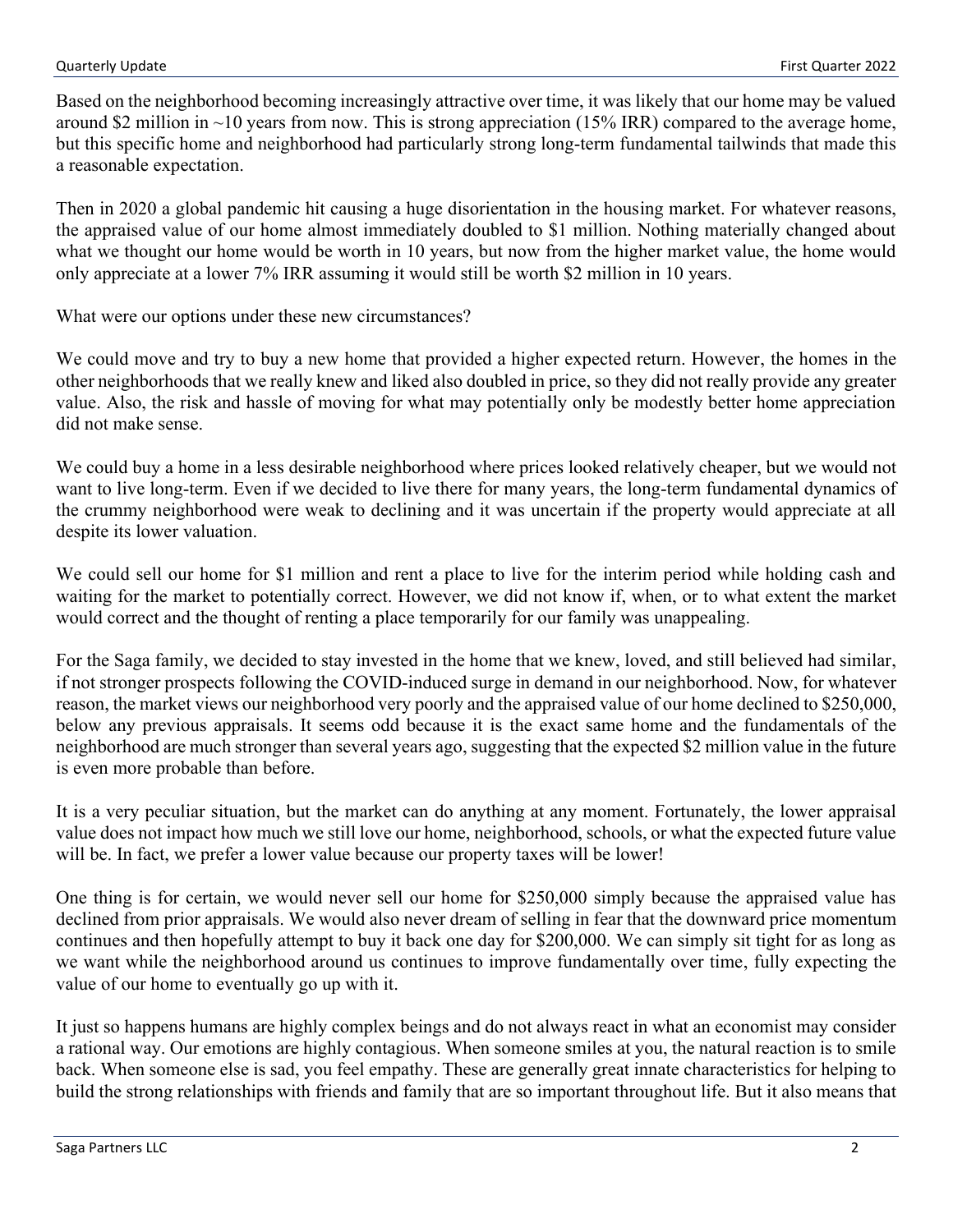when other people are scared, it also makes you feel scared. And when more and more people get scared, that fear can cascade exponentially and turn into panic, which can cause people to do some crazy things, especially when it comes to making long-term decisions. As fear spreads, all attention shifts from thinking about what can happen over the next 5-10+ years to the immediate future of what will happen over the next day or even hour. Of course, during times of panic, "this time is always different." It may very well be the case, but the world can only end once. Historically speaking, things have tended to work out pretty well over time on average.

I am by no means immune to these contagious feelings. My way of coping with how I am innately wired is by accepting this fact and then trying to know what I can and cannot control. A core part of my investing philosophy is that I do not know what the market will do next, and I never will. Inevitably the market or a specific stock will crash, as it does from time-to-time. This "not timing the market" philosophy or treating our public investments from the perspective of a private owner may feel like a liability during a drawdown, but it is this same philosophy of staying invested in companies we believe to have very promising futures which positions us perfectly for the inevitable recovery. Eventually, emotions and the business environment will normalize, and the storm will pass. It could be next quarter, year, or even in several years, but we will be perfectly positioned for the recovery, at which point the stock price lows will likely be long gone.

The whole investing process improves if one can really take the long-term view. However, it is not natural for people to think long-term particularly when it comes to owning pieces of publicly traded companies. It is far more natural to want to act by jumping in and out of stocks in an attempt to outsmart others who are trying to outsmart you. When the market price of your ownership in a business is available and fluctuating wildly every single day, it is hard to ignore and not be influenced by it. While one can get lucky through speculation, the big money is made by investing, by owning great businesses and letting them compound owner's capital over many years.

As the market has evolved over the last few decades, there appears to be an ever-increasing percent of "investors" who are effectively short-term renters, turning over the companies in their portfolios so quickly that they never really know the business that lies below the surface of the stock. While more of Wall Street is increasingly focused on the next quarter, a potentially looming recession, the Fed's next interest rate move, or trying to time the market's rotation from one industry into another, we are trying to think about what our companies' results will be in the year 2027, or better yet 2032 and beyond.

The most significant advantage of investing in the public market is the ability to take advantage of it when an opportunity presents itself or to ignore the market when there is nothing to do. The key to success is never giving up this advantage. You must be able to play out your hand and not be forced to sell your assets at fire sale prices. Significant portfolio declines are a good reminder of the importance of only investing money that you will not need for many years. This prevents one from being in a position where it is necessary to liquidate when adverse psychology has created unusually low valuations.

However, we do not want to simply turn a blind eye to stock price declines of 50% or more and dig our heals into the ground believing the market is just being irrational. When the world is screaming at you that it believes your part ownership in these companies is worth significantly less than the market believed not too long ago, we attempt to understand if we are missing something by continually evaluating the long-term outlooks of our companies using all the relevant information that we have today from a first principles basis.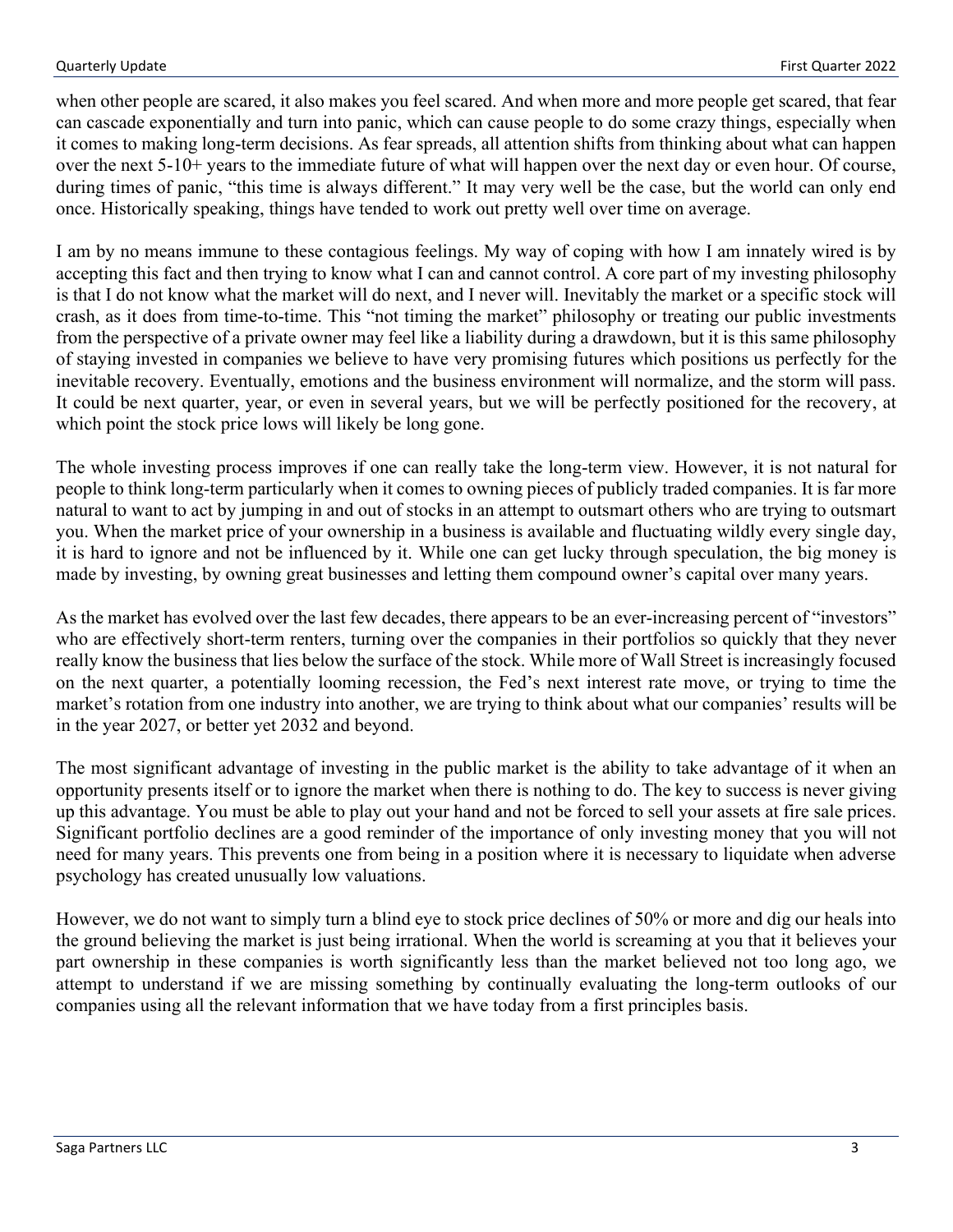# Portfolio Update

Instead of frequently checking a stock's price to determine whether the company is making progress, I prefer looking to the longer-term trends of the business results. There will be stronger and weaker quarters and years since business success rarely moves up and to the right in a perfectly straight line. As a company faces headwinds or tailwinds from time-to-time, the stock price may fluctuate wildly in any given year, however the underlying competitive dynamics and business models that drive value will typically change little.

Regarding our companies as a whole, first quarter results reflected a general softness in certain end markets, including the used car, real estate, and advertising markets. However, the Saga Portfolio's companies, on average, provide a superior customer value proposition difficult for competitors to match. Most of them have a cost advantage compared to competitors; therefore, the worse it gets for the economy, the better it gets for our companies' respective competitive positions over the long-term.

For example, first quarter industry-wide used car volumes declined 15% year-over-year while Carvana's retail units increased 14%. Existing home sales decreased 5% during the quarter while Redfin's real estate transactions increased 1%. Digital advertising is expected to grow 8-14% in 2022 while the Trade Desk grew Q1'22 revenues 43% and is expected to grow them more than 30% for the full year 2022. While industry-wide TV volumes remain below 2019 pre-COVID levels, Roku gained smart TV market share sequentially during the quarter, continuing to be the number one TV operating system in the U.S. and number one TV platform by hours streamed in North America.

Weaker industry conditions will inevitably impact our companies' results; however, our companies should continue to take market share and come out on the other side of any potential economic downturn stronger than when they went in.

For the portfolio update, I wanted to provide a more in-depth update on Carvana and Redfin which have both experienced particularly large share price declines and have recent developments that are worth reviewing.

#### Carvana

I first wrote about Carvana in this 2019 [write-up.](https://www.sagapartners.com/_files/ugd/3b0d6d_53bf81b768e34d8eaf03e8cc6dc060fd.pdf) I initially explained Carvana's business, superior value proposition compared to the traditional dealership model, attractive unit economics, and how they were uniquely positioned to win the large market opportunity.

Since then, Carvana has by far exceeded even my most optimistic initial expectations. While the company did benefit following COVID in the sense that customers' willingness to buy and sell cars through an online car dealer accelerated, the operating environment over the last two years has been very challenging. Carvana executed exceedingly well considering the shifting customer demand in what is a logistically intensive operation and what has been a tight inventory environment due to supply chain issues restricting new vehicle production.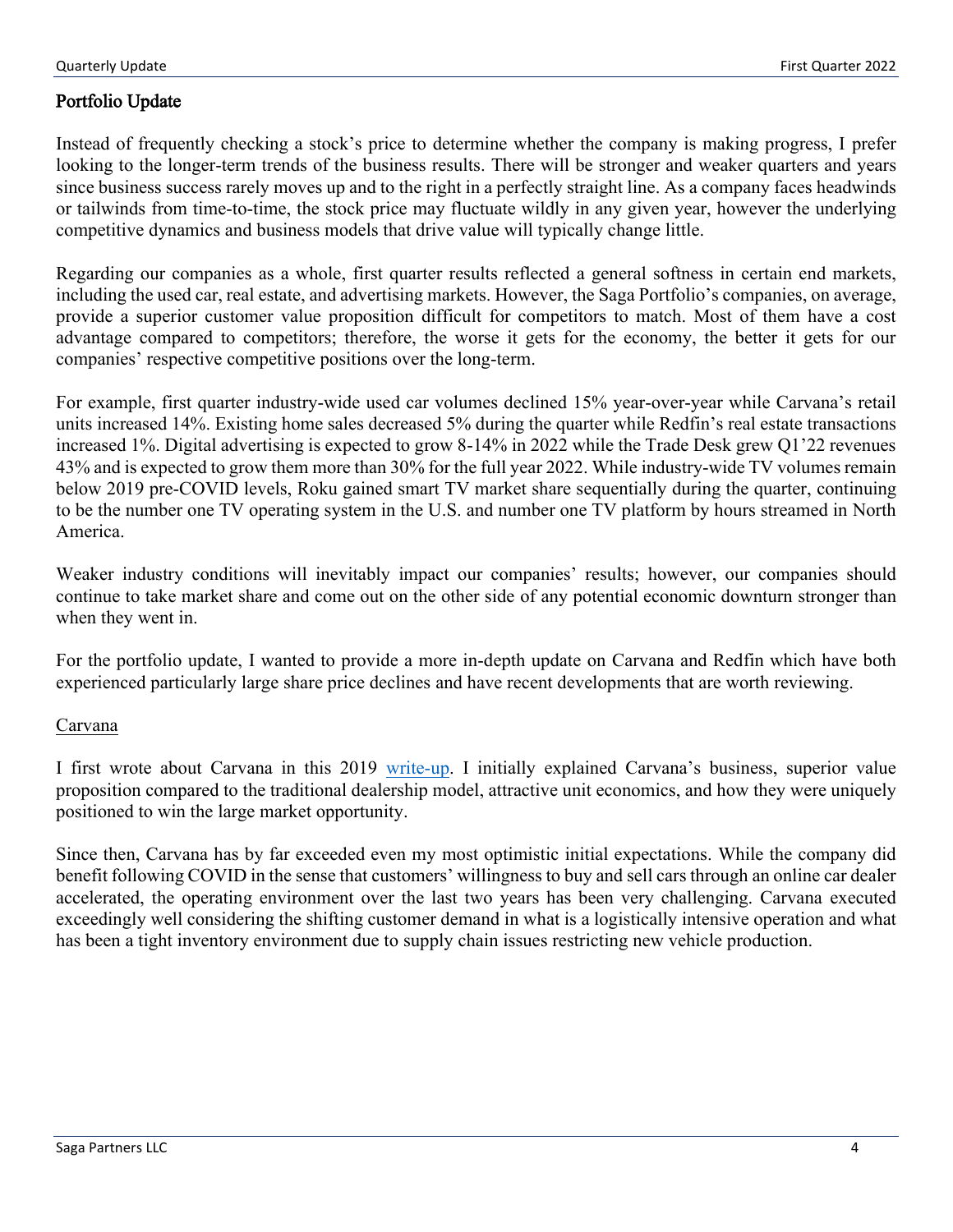Sales, gross profits, and retail units sold have grown at a remarkable 104%, 151%, and 87% CAGR over the last five years, respectively.



#### Source: Company filings

Shares have come under pressure following their first quarter results, which reflected larger than expected losses. The quarter was negatively impacted by a combination of COVID-related logistical issues in their network that started towards the end of the fourth quarter as Omicron cases spread. Employee call off rates related to Omicron reached an unprecedented 30% that led to higher costs and supply chain bottlenecks. As less inventory was available due to these problems, it led to less selection and longer delivery times, lowering customer conversion rates.

Additionally, interest rates increased at a historically fast rate during the first quarter which negatively impacted financing gross profits. Carvana originates loans for customers and then sells them to investors at a later date. If interest rates move materially between loan origination and ultimately selling those loans, it can impact the margin Carvana earns on underwriting those loans.

Industry-wide used car volumes were also down 15% year-over-year during the first quarter. While Carvana continues to grow and take market share, its retail unit volume growth was slower than initially anticipated, up only 14% year-over-year. Carvana has been in hyper growth mode since inception and based on the operational and logistical requirements of the business, typically plans, builds, and hires for expected capacity 6-12 months into the future. This has historically served Carvana well given its exceptionally strong growth, but when the company plans and hires for higher capacity than what occurs, it can lead to lower retail gross profits and operating costs per unit sold. When combined with lower financing gross profits in the quarter from rising interest rates, losses were greater than expected.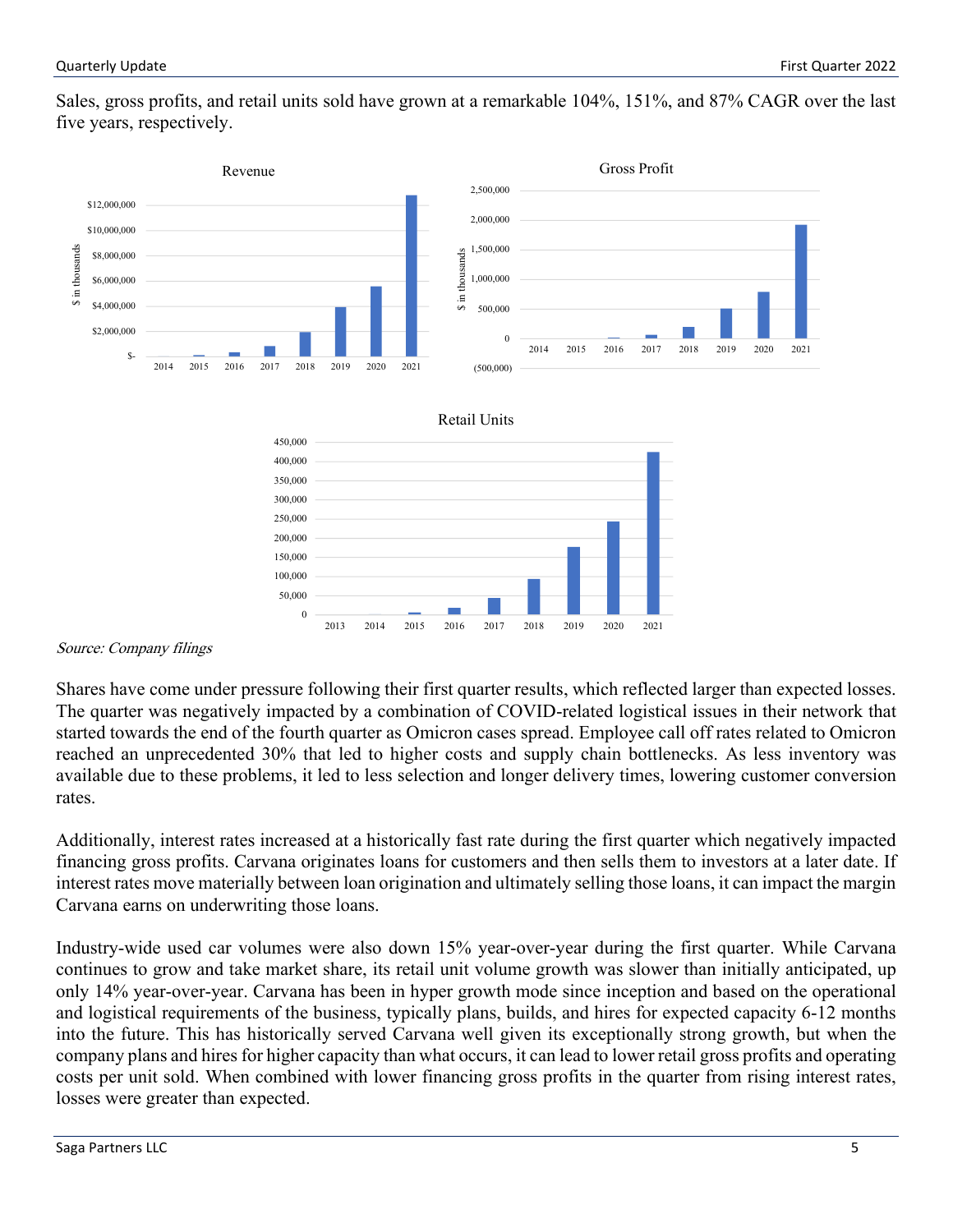In February, Carvana announced a \$2.2 billion acquisition of ADESA (including an additional \$1 billion plan to build out the reconditioning sites) which had been in the works for some time. ADESA is a strategic acquisition to help accelerate Carvana's footprint expansion across the country, growing its capacity from 1.0 million units at the end of Q1'22 to 3.2 million units once complete over the next several years.

It is unfortunate the acquisition timing followed a difficult quarter that had greater than expected losses, combined with a generally tighter capital market environment. Carvana ended up raising \$3.25 billion in debt (\$2.2 billion for the acquisition and \$1 billion for the buildout) at a higher than initially expected 10.25% interest rate. Given these higher financing costs and first quarter losses, they issued an additional \$1.25 billion in new equity at \$80 per share, increasing diluted shares outstanding by  $\sim$ 9%.

Despite the short-term speedbumps surrounding logistical issues, softer industry-wide demand, and a higher cost of capital to acquire ADESA, Carvana's long-term outlook not only remains intact but looks even more promising than before. To better understand why this is the case and where Carvana is in its lifecycle, it helps to provide a little background on the history of retail.

While e-commerce is a more recent phenomena that developed from the rise of the internet in the 1990s, the retail industry has undergone several transformations throughout history.

| <b>Starting Period</b> | Retail Model             | Examples                                                   |
|------------------------|--------------------------|------------------------------------------------------------|
| $1700s - 1800s$        | Mom & Pop Stores         | Small local general stores owned & operated by individuals |
| Mid 1800s - Mid 1900s  | <b>Department Stores</b> | Macy's (1858), Bloomingdales (1861), Sears (1886)          |
| 1960s                  | <b>Big Box Retailers</b> | Walmart, Target, & Kmart (all opened first store in 1962)  |
| 1990s                  | E-commerce               | Amazon $(1995)$                                            |

In retailing, profitability is determined by two factors: the margins earned on inventory and the frequency with which they can turn inventory. Each successive retail transformation had a similar economic pattern. The newer model had greater operating leverage (higher fixed costs, lower variable costs). This resulted in greater economies of scale (lower cost per unit) and therefore greater efficiency (higher asset turnover) with size that enabled them to charge lower prices (lower gross margins) than the preceding model and still provide an attractive return on capital.

The average successful department store earned gross margins of ~40% and turned inventory about 3x per year, providing ~120% annual return on the capital invested in inventory. The average successful big box retailer earned  $~20\%$  gross margins and turned its inventory 5x per year. Amazon retail earns  $~10\%$  gross margins (including fulfillment costs in COGS) and turns inventory at a present rate of 12x times annually.

The debate that surrounds any subscale retailer, particularly in e-commerce, is whether they have enough capital/runway to build out the required infrastructure and then scale business volume to spread fixed costs over enough units. Before reaching scale, analysts may point to an online business' lower price points ("how can they charge such low prices?!"), higher operating costs per unit ("they lose so much money per item!"), and ongoing losses and capital investments ("they spend billions of dollars and still have not made any money!") as evidence that the model does not make economic sense. Who can blame them since the history books are filled with companies that never reached scale?

However, if the retailer does build the infrastructure and there is sufficient demand to spread fixed costs over enough volume, the significant capital investment and high operating leverage creates high barriers to entry. If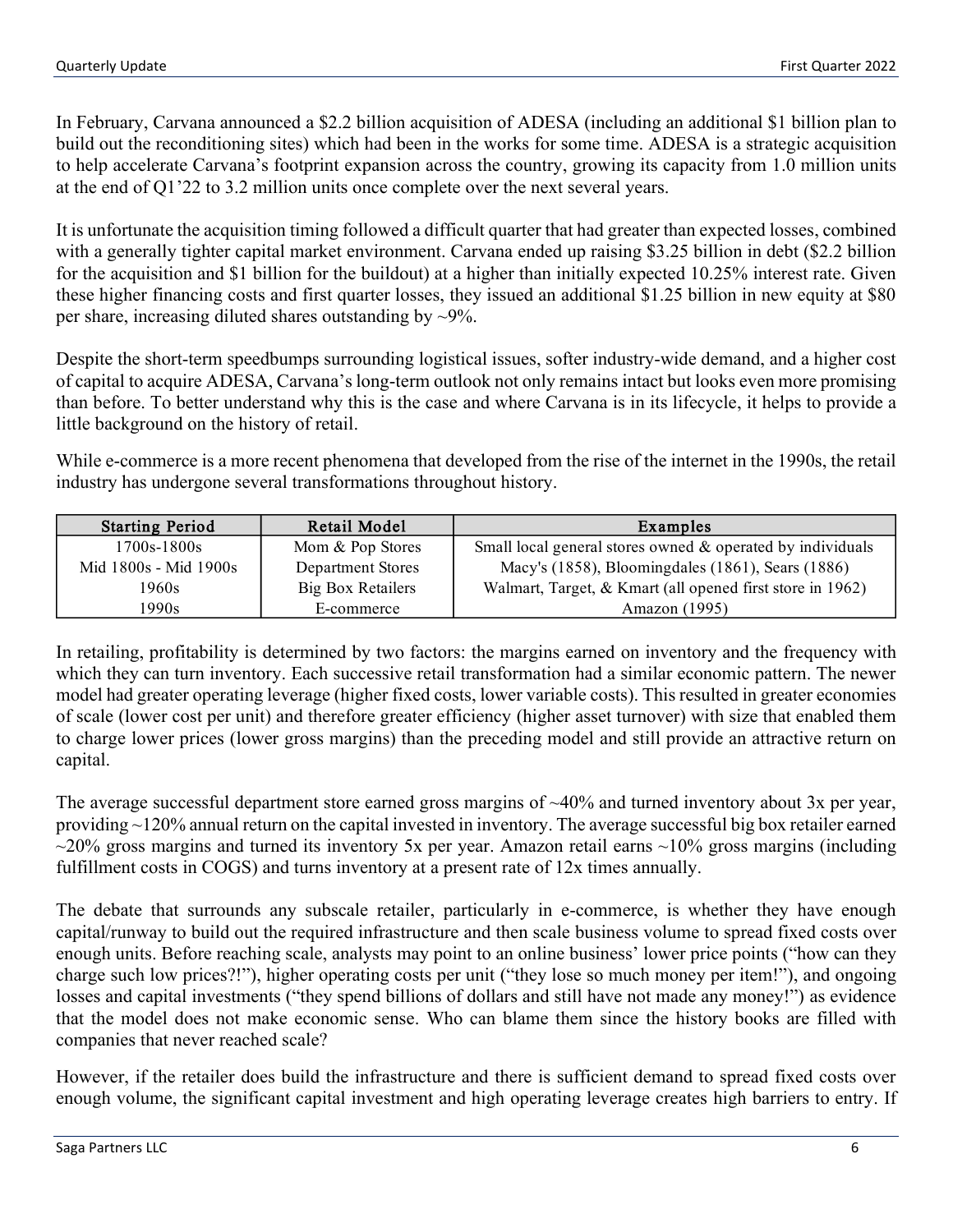we look to Amazon as the dominant e-commerce company today, once the infrastructure is built and reaches scale, there is little marginal cost to serve any prospective customer with an internet connection located within its delivery footprint. For this reason, I have always been hesitant to invest in any e-commerce company that Amazon may be able to compete with directly, which is any mid-sized product that fits in an easily shippable box. As it relates to used car retailing, the infrastructure required to ship and recondition cars is unique, and once built, the economies of scale make it nearly impossible for potential competitors to replicate.

Carvana is in the very early stages of building out its infrastructure. There is clearly demand for its attractive customer value proposition. It has demonstrated an ability to scale fixed costs in earlier cohorts as utilization of capacity increases, providing attractive unit economics at scale. Newer market cohorts are tracking at a similar, if not faster market penetration rate as earlier cohorts. Carvana is still investing heavily in building out a nationwide hub-and-spoke transportation network and reconditioning facilities. In 2021 alone, Carvana grew its balance sheet by \$4 billion as it invested in its infrastructure while also reaching EBITDA breakeven for the first time.

The Amazon story is a prime example (pun intended) of a new and better business model (more attractive unit economics) that delivered a superior value proposition and propelled the company ahead of its competition, similar to the underlying dynamics occurring in the used car industry today. Amazon invested heavily in both tangible and intangible growth assets that depressed earnings and cash flow in its earlier years (and still today) while growing its earning power and the long-term value of the business.

The question is, does Carvana have enough capital/liquidity to build out its infrastructure and scale business volume to then generate attractive profits and cash flow?

Following Carvana's track record of scaling operating costs and reaching EBITDA breakeven in 2021, the market was no longer concerned about its liquidity position or the sustainability of its business model. However, the recent quarterly loss combined with taking on \$3 billion in debt to buildout the 56 ADESA locations across the country raises the question of whether Carvana has enough liquidity to reach scale.

Carvana's current stock price clearly reflects the market discounting the probability that Carvana will face liquidity issues and therefore have to raise further capital at unfavorable terms. However, I think if you look a little deeper, Carvana has clearly demonstrated highly attractive unit economics. It has several levers to pull to protect it from any liquidity concerns if needed. The \$2.6 billion in cash (as well as \$2 billion in additional available liquidity in unpledged real estate and other assets) it has following the ADESA acquisition, is more than enough to sustain a potentially prolonged decline in used car demand.

The most probable scenario over the next several quarters is that Carvana will address its supply chain and logistical issues that were largely due to Omicron. As the logistical network normalizes, more of Carvana's inventory will be available to purchase on their website with shorter delivery times, which will increase customer conversion rates. This will lead to selling more retail units, providing higher inventory turnover and lower shipping costs, and therefore gross profit per unit will recover from the first quarter lows. Other gross profit per unit (which primarily includes financing) will also normalize in a less volatile interest rate environment. Combined total gross profit per unit should then approach normalized levels by the end of the year/beginning of 2023 (~\$4,000+ per unit).

Like all forms of leverage, operating leverage works both ways. For companies with higher operating leverage, when sales increase, profits will increase at a faster rate. However, if sales decrease, profits will decrease at a faster rate. While Carvana has high operating leverage in the short-term, they do have the ability adjust costs in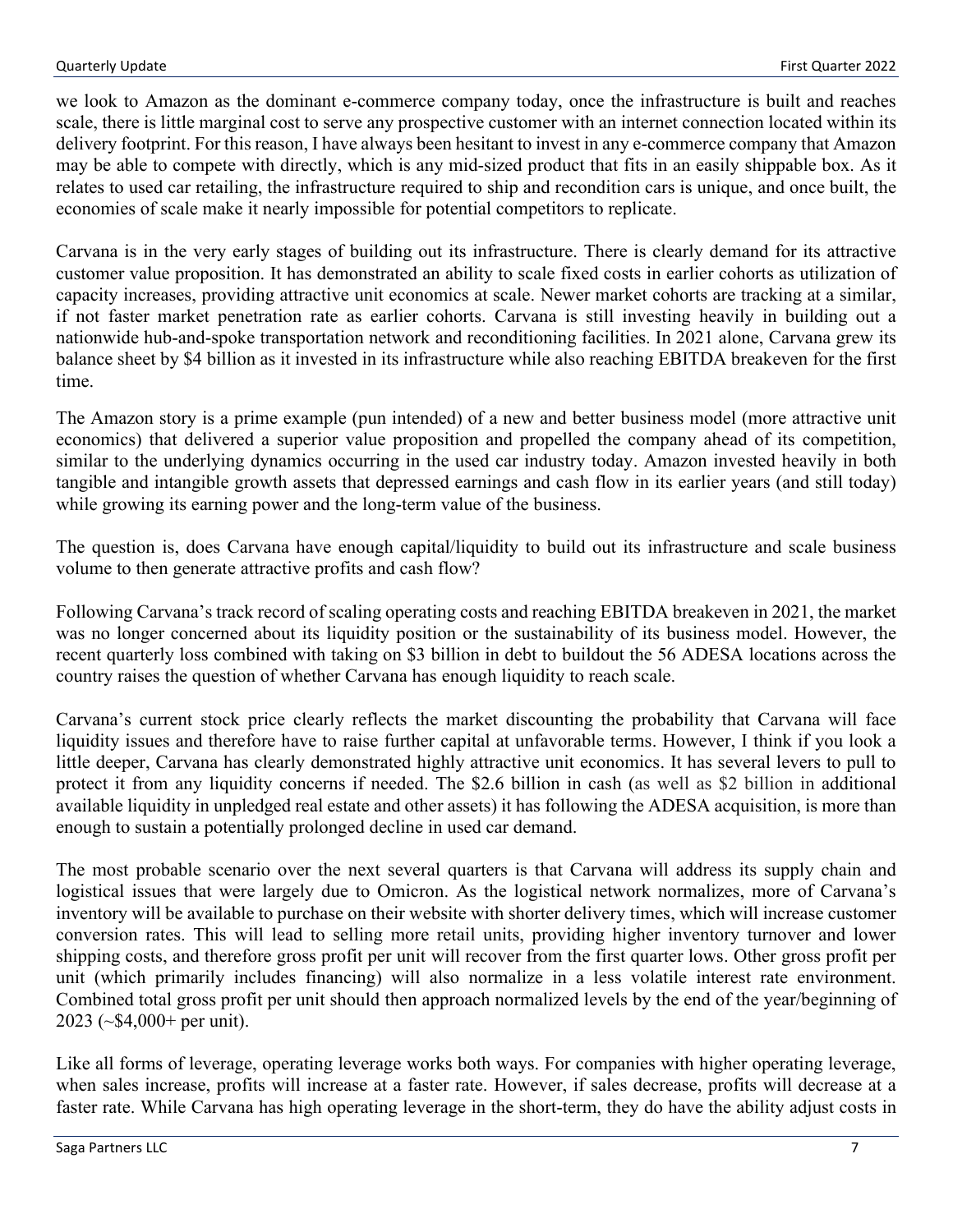the intermediate term to better match demand. When demand suddenly shifts from plan, it will have a substantial impact on current profits. First quarter losses were abnormally high because demand was lower than expected. Although, one should not extrapolate those losses far into the future because Carvana has the ability to better adjust and match its costs structure to a lower demand environment if needed.

As management better matches costs with expected demand, operating costs as a whole will remain relatively flat if not decline throughout the year as management has already taken steps to lower expenses. As volumes continue to grow at the more moderate pace reflected in the first quarter and SG&A remains flat to slightly declining, costs per unit will decline with Carvana reaching positive EBITDA per unit by the second half of 2023 in this scenario.







Source: Company filing, Saga Partners

With the additional \$3.2 billion in debt, Carvana will have a total interest expense of ~\$600 million per year, assuming no paydown of existing revolving facilities or net interest income on cash balances. Management plans on spending \$1 billion in capex to build out the ADESA locations. They are budgeting for ~\$40 million in priority and elective capex per quarter going forward suggesting the build out will take ~6 years. Total capex including maintenance is expected to be \$50 million a quarter.

Carvana would reach positive free cash flow (measured as EBITDA less interest expense less total Capex) by 2025. Note this assumes the used car market remains depressed throughout 2022 and then Carvana's retail unit growth increases to 25% a year for the remainder of the forecast and no benefit in lower SG&A or increased gross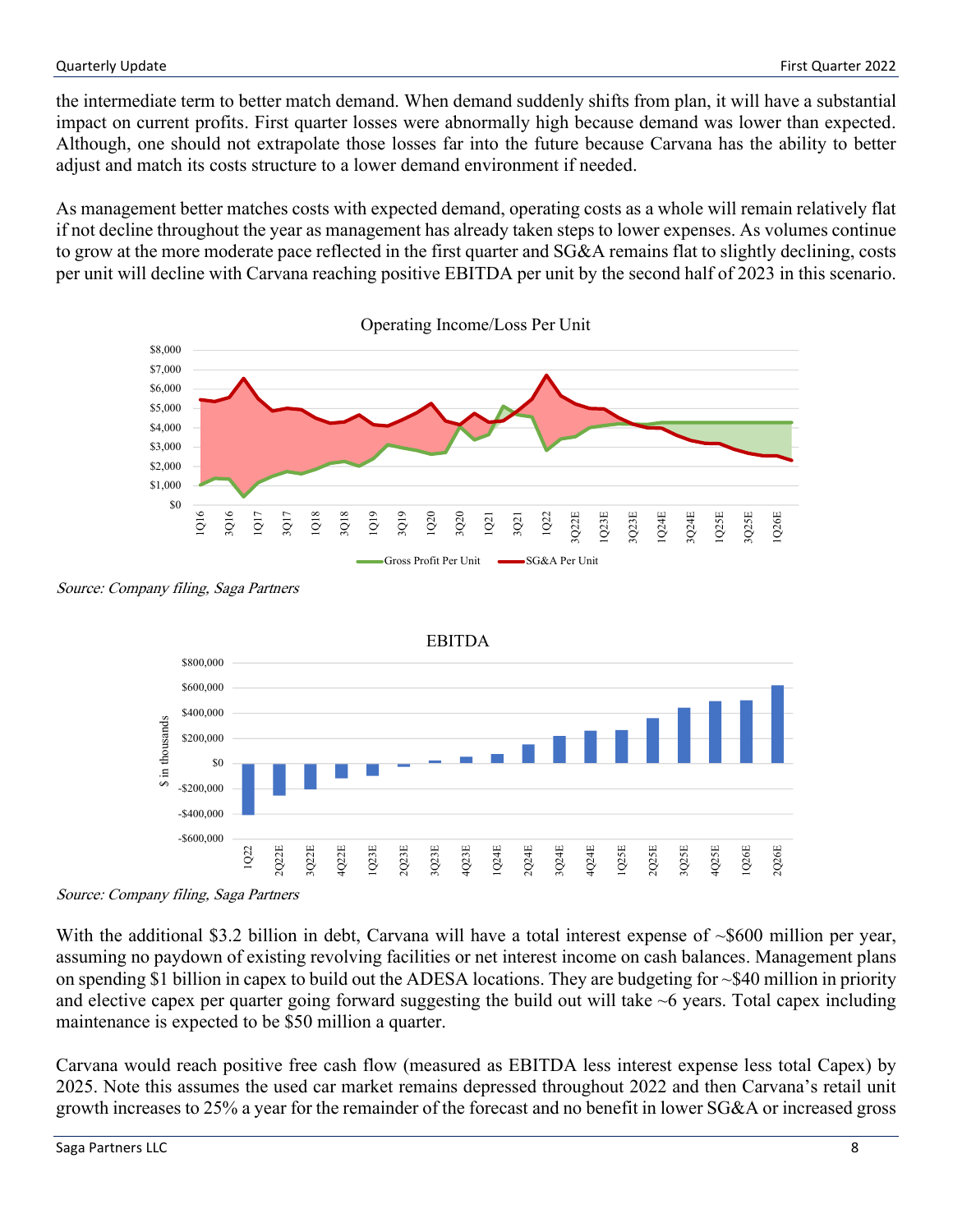profit per unit from the additional ADESA locations was assumed. Stock based compensation was included in the SG&A below so actual free cash flow would be higher than the chart indicates.



Source: Company filings, Saga Partners Note: Free cash flow is calculated as EBITDA less interest expense less capex

After the close of the ADESA acquisition, Carvana has \$2.6 billion in cash (plus \$2 billion in additional liquidity from unpledged assets if needed). Assuming the above scenario, Carvana has plenty of cash to endure EBITDA losses over the next year and a half, interest payments, and capex needs.



Source: Company filings, Saga Partners

The above scenario does not consider the increasing capacity that Carvana will have as it continues to build out the ADESA locations. After building out all the locations, Carvana will be within one hundred miles of 80% of the U.S. population. This unlocks same-day and next-day delivery to more customers, leading to higher customer conversion rates, higher inventory turn, lower risk of delivery delays, and lower shipping costs, which all contribute to stronger unit economics. Customer proximity is key. Due to lower transport costs, faster turnaround times on acquired vehicles, and higher conversion from faster delivery speeds, a car picked up or delivered within two hundred miles of a recondition center generates \$750 more profit than an average sale.

It is possible that industry-wide used car demand remains depressed or even worsens for an extended period. If this were the case, management has the ability to further optimize for efficiency by lowering operating costs to better match demand. This is what management did following the COVID demand shock in March 2020. The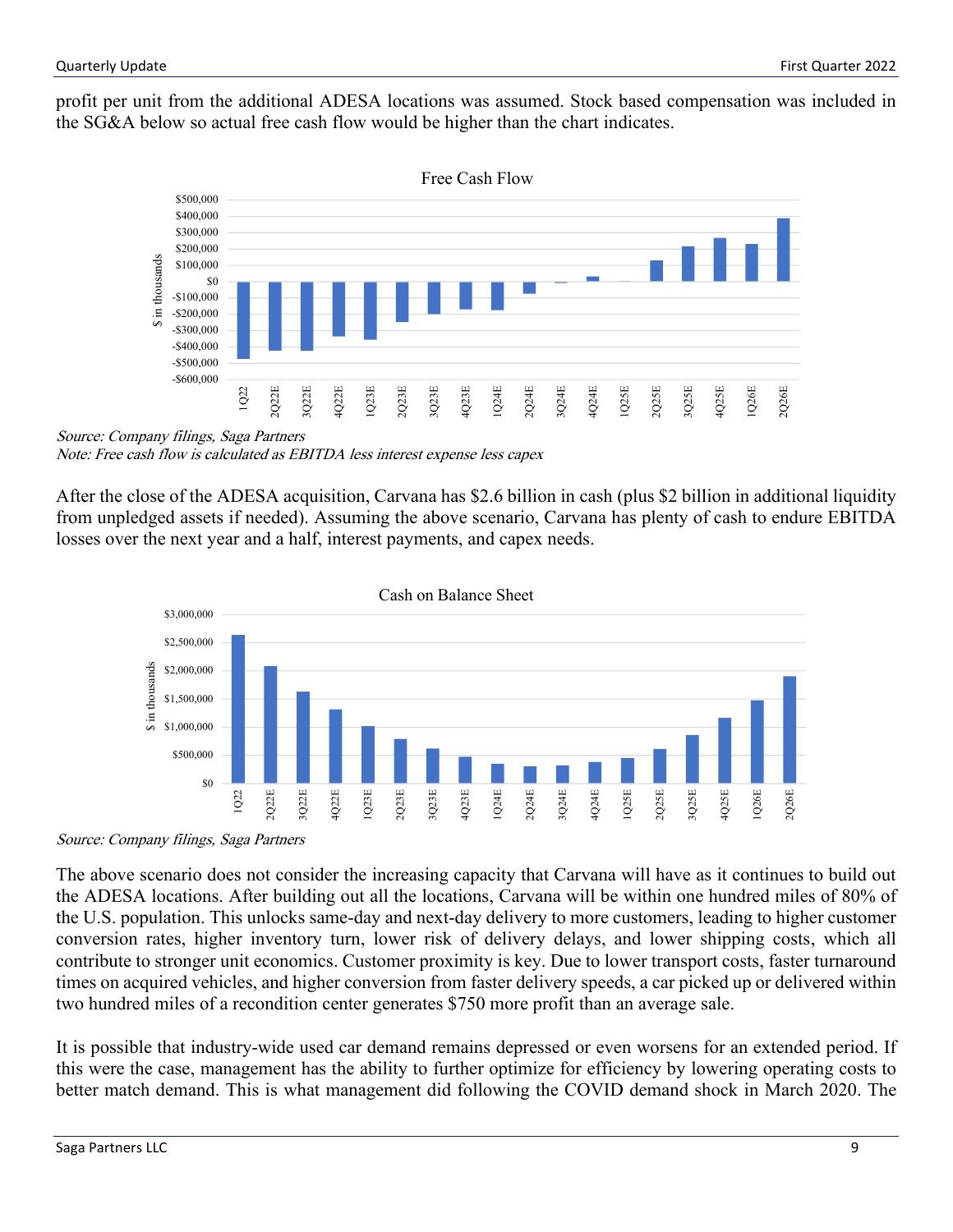company effectively halted corporate hiring and tied operational employee hours to current demand as opposed to future demand. During the months of May and June 2020, SG&A (ex. advertising expense and D&A) per unit was \$2,600, far lower than the \$3,440 reported in 2020 or \$3,654 in 2021. Carvana has also historically operated between 50-60% capacity utilization, indicating further room to scale volumes across its existing infrastructure without the need for materially greater SG&A expenses. Advertising expense in older cohorts reached ~\$500 per unit, compared to the \$1,126 reported for all of 2021, while older cohorts still grew at 30%+ rates. If needed, Carvana could improve upon the \$2,600 SG&A plus \$500 advertising expense (\$3,100 in total) per unit at its current scale and be far below gross profit per unit even if used car demand remains depressed for an extended period of time.

When management optimizes for efficiency as opposed to growth, it has the ability to significantly lower costs per unit. Carvana has highly attractive unit economics and I fully expect management will take the needed measures to right size operating costs with demand. They recently made the difficult decision to layoff  $\sim$ 2,500 employees, primarily in operations, to better balance capacity with the demand environment.

If we assume it takes six years to fully build out the additional ADESA reconditioning locations, Carvana will have a total capacity of 3.2 million units in 2028. If Carvana is running at 90% utilization it could sell 2.9 million retail units (or ~7% of the total used car market). If average used car prices decline from current levels and then follow its more normal longer-term price appreciation trends, the average 2028 Carvana used car price would be  $\sim$ \$23,000 and would have a contribution profit of  $\sim$ \$2,000 per unit at scale. This would provide nearly \$5.6 billion in EBITDA. After considering expected interest expense, maintenance capex, and taxes, it would provide over \$4 billion in net income. If Carvana realizes this outcome in six years, the company looks highly attractive (perhaps unreasonably attractive) compared to its current \$7 billion market cap or \$10 billion enterprise value (excluding asset-based debt).

# Redfin

I recently wrote about Redfin in this December 2021 [write-up.](https://www.sagapartners.com/_files/ugd/3b0d6d_6da5e8e6f6544ea5ae736de50d2d6fc0.pdf) I explained how Redfin has increased the productivity of real estate agents by integrating its website with its full-time salaried agents and then funneling the demand aggregated on its website to agents. Redfin agents do not have to spend time prospecting for business but can rather spend all their time servicing clients throughout the process of buying and selling a home.

Since Redfin agents are three times more productive than a traditional agent, Redfin is a low-cost provider, i.e., it costs Redfin less to close a transaction than a traditional brokerage at scale. It is a similar concept as the higher operating leverage of e-commerce relative to brick & mortar retailers. Redfin has higher operating leverage compared to the traditional real estate brokerage.

Real estate agents are typically contractors for a brokerage. They are largely left alone to run their own business. Agents have to prospect for clients, market/advertise listings, do showings, and service clients throughout each step of the real estate transaction. Everything an agent does is largely a variable cost because few of their tasks are automated. Redfin, on the other hand, turned prospecting for demand, marketing/advertising listings, and investments in technology to help agents and customers throughout the transaction into more of a fixed cost. These costs are scalable and become a smaller cost per transaction as total transaction volumes grow across the company.

Because Redfin is a low-cost provider, it has a relative advantage over traditional brokerages. No other real estate brokerage has lowered or attempted to lower the costs of transacting real estate in a similar way. This cost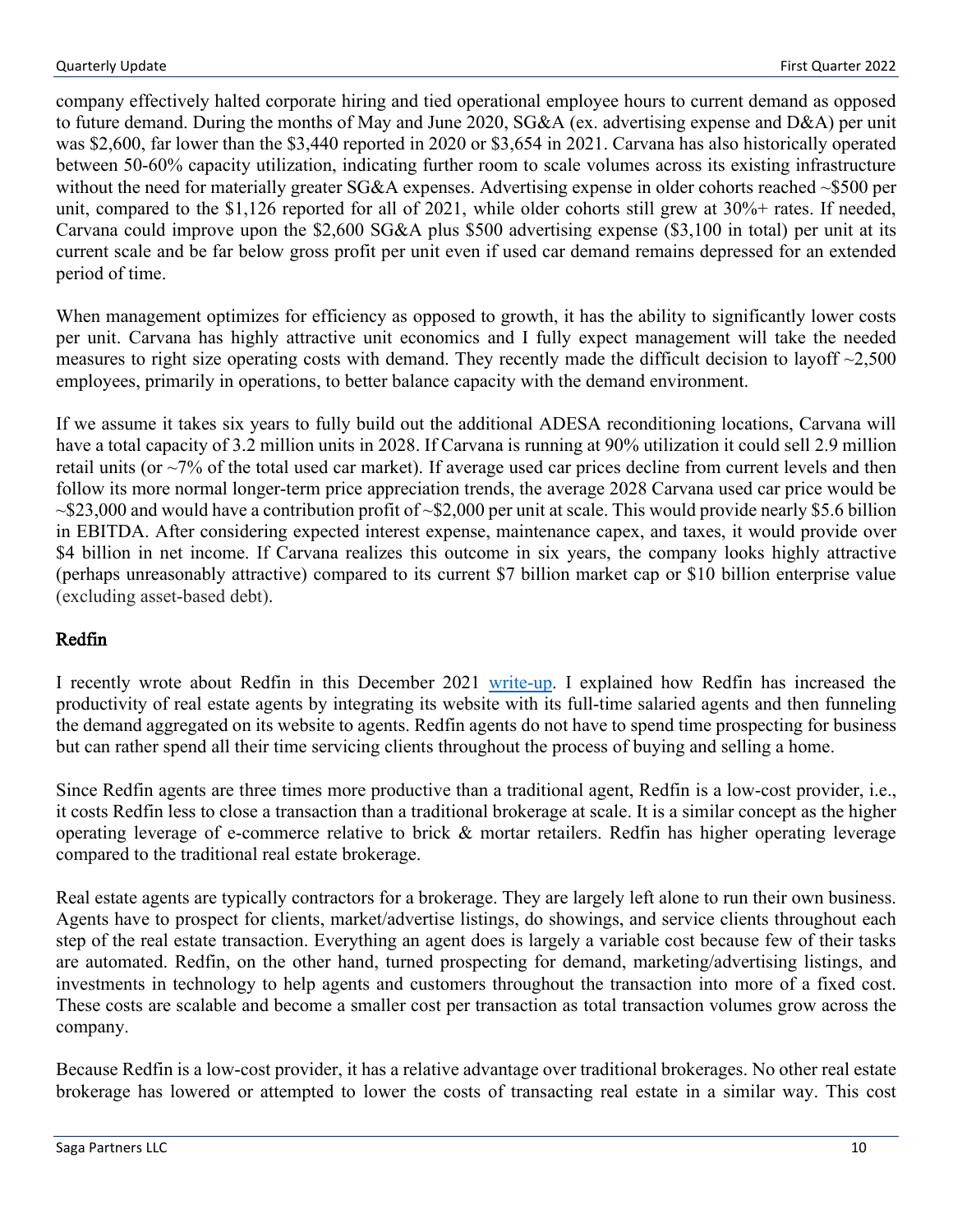advantage provides Redfin with options about how to share these savings on each transaction. Redfin has primarily shared the cost savings with customers by charging lower commission rates than traditional brokerages. By offering a similar, if not superior, service to customers compared to other brokerages yet charging lower fees, it naturally attracts further demand which then provides Redfin with the ability to scale fixed costs per transaction even more, further widening their cost advantage to other brokerages.

So far, the majority of those cost savings are shared with home sellers as opposed to homebuyers. Sellers are more price sensitive than homebuyers because the buyer's commission is already baked into the seller's contract and therefore buyers have not directly paid commissions to agents historically. Also, growing share of home listings is an important component of controlling the real estate transaction. The seller's listing agent is the one who controls the property, decides who sees the house, and manages the offers and negotiations. Therefore, managing more listings enables Redfin to have more control over the transaction and further streamline/reduce inefficiencies for the benefit of both potential buyers and sellers.

Redfin also spends some of their cost savings by reinvesting them back into the company by hiring software engineers to build better technology to continue to lower the cost of the transaction. This may include building tools for agents to service clients better, improving the web portal and user interfaces, on-demand tours for buyers to see homes first, automation to give homeowners an immediate RedfinNow offer, etc. Redfin also invests in building other business segments like mortgage, title forward, and iBuying which provide a more comprehensive real estate offering for customers which attracts further demand.

So far, the lower costs per transaction have not been shared with shareholders in the form of dividends or share repurchases, and for good reason. In theory, Redfin could charge industry standard prices and increase revenue immediately by 30-40% which would drop straight to the bottom-line assuming demand would remain stable. However, giving customers most of the savings through lower commissions has obviously been one of the drivers for attracting demand and growing transaction volume, particularly for home sellers. The greater the number of transactions, the lower the fixed costs per transaction, which further increases Redfin's cost advantage compared to traditional brokerages, which provides Redfin with even more money per transaction to share with either customers, employees, and eventually shareholders. With just over 1% market share, Redfin should be reinvesting in growing share which will increase the value of the business and inevitably benefit long-term owners of the company.

Redfin's stock price has experienced an especially large decline this year. I typically prefer to not attempt to place an explanation or narrative on short-term stock price movements, but I will do it anyways given the substantial drop. There are primarily two factors contributing to the market's negative view of the company: first, the market currently dislikes anything connected to the real estate industry and second, the market currently has little patience for any company that reports net losses regardless of the underlying economics of the business.

Real estate is currently a hated part of the market, and potentially for good reason. It is a cyclical industry, and the economy is potentially either entering or already in a recession. Interest rates are expected to continue to rise, negatively impacting home affordability, while an imbalance in the housing supply persists with historically low inventory available helping fuel an unsustainable rise in housing prices.

From a macro industry-wide perspective, the real estate market will ebb and flow with the economy over time, but demand to buy, sell, and finance homes will always exist. I do not have the ability to determine how aggregate demand for buying or selling a home will change from year-to-year, but I do know that people have to live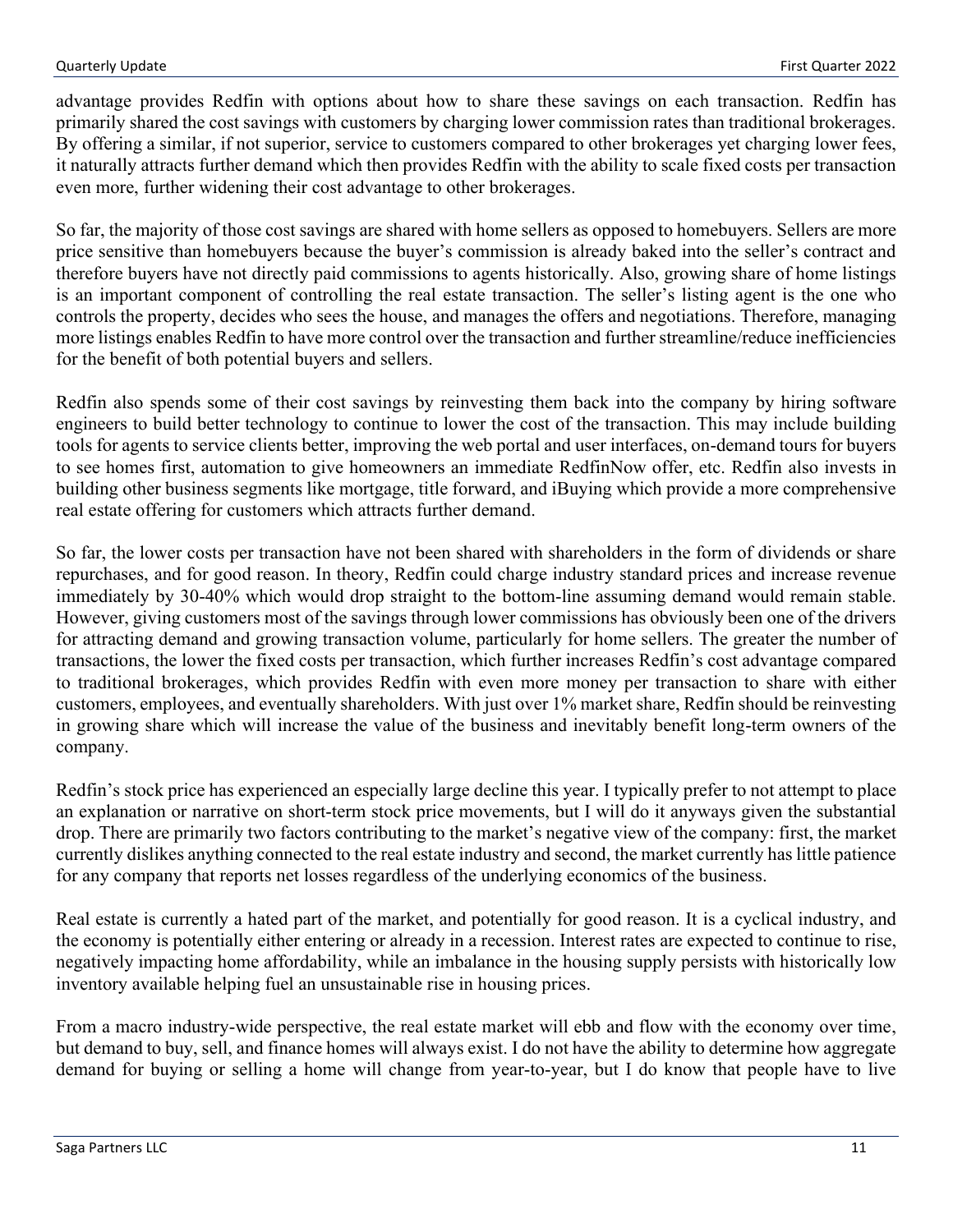somewhere and if Redfin is able to help them find, buy or rent, and finance where they live better than alternative service providers, then the company will gain share and grow in value overtime.

Redfin has also reported abnormally high losses of \$91 million in the first quarter for which the current market has little appetite. It feeds the argument that Redfin does not have a sustainable business model. While losses can be a sign of unsustainable economics, that is not the case for Redfin. There are several factors that are all negatively hitting the income statement at the same time, and all should improve materially over the next year or two.

Higher first quarter losses largely reflect:

1. Agent Productivity: First quarter brokerage sales increased 7% year-over-year, but lead agent count increased 20%, which meant agents were less productive, leading to real estate gross profits declining \$17 million from the prior year.

Lower productivity was a result of a steeper ramp in agent hiring towards the end of the year against lower seasonal transaction volumes. It typically takes about six months for new agents to get trained and start closing transactions and then contributing to gross profits. Any accelerated hiring, particularly during a softer macro environment, will be a headwind while Redfin is paying upfront costs before any revenue is being generated.

Further, closing transactions has been difficult particularly for buyers, which is where most new agents start. The housing market has been unbalanced where there is not enough inventory. A home for sale will typically receive many competing offers which makes it difficult for a buyer to win the deal. Since Redfin agents are mostly paid on commission  $(\sim 20\%$  salary plus the remainder being commission), it has been more difficult for new agents to earn a sufficient income in the current real estate environment. In response, Redfin started paying \$1,500 retention bonuses for new agents who could guide customers to the point of bidding on a home, regardless of whether those bids win. While the bonus may impact gross profits in the near-term before a customer closes a transaction, it will not impact gross margins in the longterm when a transaction eventually takes place. Going forward, agent hiring will return to more normal rates and the larger number of new hires from recent quarters will ramp up which will improve productivity and gross profits.

2. RentPath: Redfin bought RentPath out of bankruptcy for \$608 million in April 2021, primarily to incorporate its rentals on its website which helps Redfin.com show up higher on Internet real estate searches. Prior to the acquisition, RentPath had no leadership direction for several years and declining sales and operating losses.

RentPath had new management start in August 2021 and was integrated into Redfin.com in March. It finally started to see operational improvement with sales increasing in February and March year-over-year for the first time since 2019 despite a significant decrease in marketing expenses. While RentPath had \$17 million in losses during the first quarter and is expected to have \$22 million in losses in the second quarter, operations will improve going forward. Management made it clear that RentPath will be a contributor to net profits in its own right and not just a driver of site traffic and demand to Redfin's brokerage business.

3. Mortgage: A recent major development was the acquisition of Bay Equity for \$135 million in April. Redfin was historically building out its mortgage business from scratch but after struggling to scale the operation decided to buy Bay Equity. Redfin was spending \$13 million per a year on investing in its legacy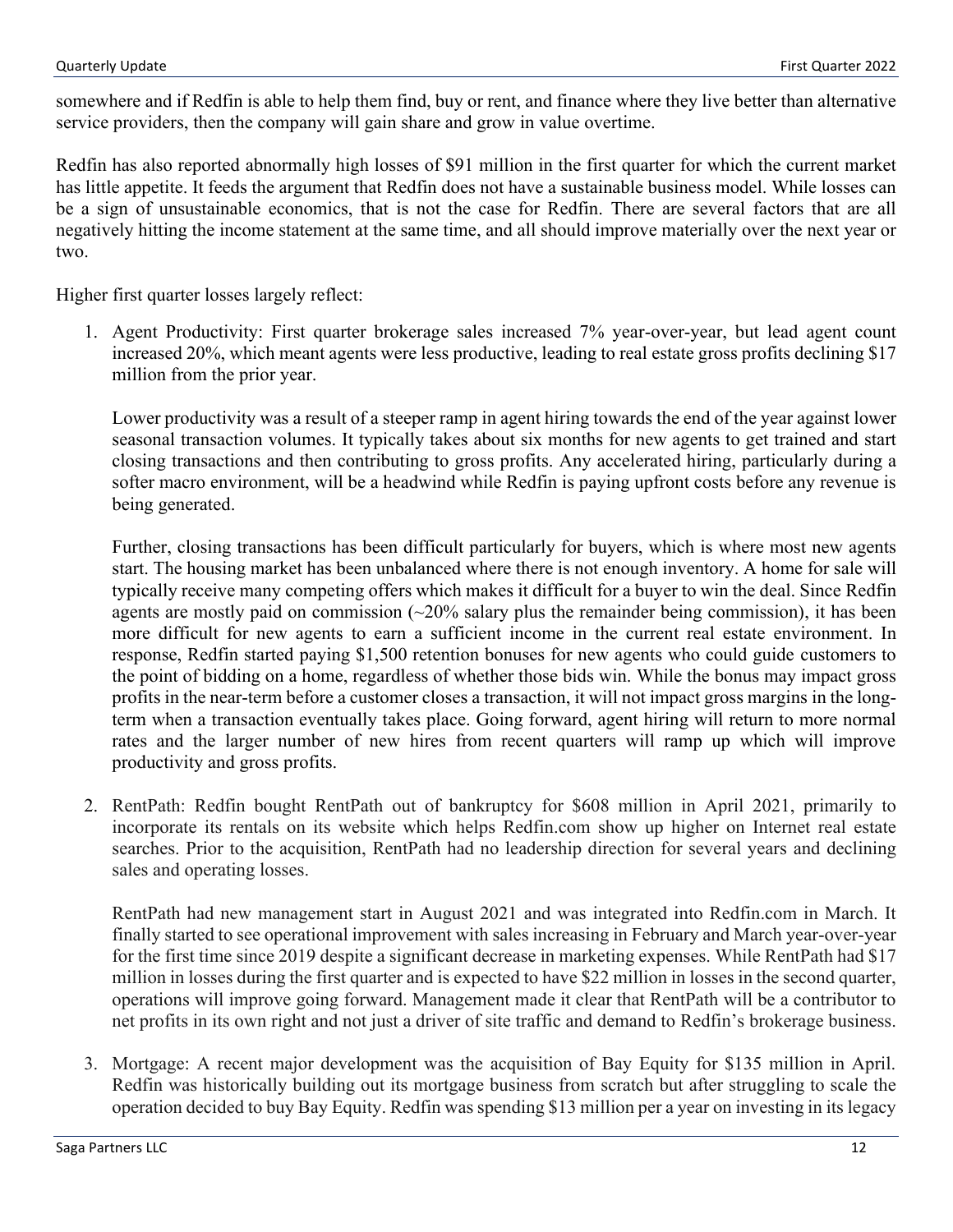mortgage business but going forward, mortgage will now be a net contributor to profits with Bay expected to provide \$4 million in profit in the second quarter.

The greater implication of having a scaled mortgage underwriter that is integrated with the real estate broker is that they can work together to streamline and expedite the transaction closing which has become an increasingly important value proposition for customers.

Looking just a little further into the future, having a scaled and integrated mortgage underwriter can provide Redfin with the capability of providing buyers with the equivalent of an all-cash offer to sellers. Prospective homebuyers who offer all-cash offers to sellers are four times as likely to win the bid and sellers will often accept a lower price from an all-cash buyer vs. one requiring a mortgage.

A common problem that many homeowners face is that when they are looking to move, it is difficult to get approved for a second mortgage while holding the current one. Much of their equity is locked in their current home. Frequently, a homebuyer wins an offer on a new home and then is in mad dash to sell their existing home in order to get the financing to work. It is not ideal to attempt to sell your home as fast as possible because it decreases the chance of getting the best price possible.

A solution that Redfin could offer as a customer's agent and underwriter is provide bridge financing between when a customer buys their new home and is then trying to sell their existing home and is therefore paying on two mortgages. Redfin would be able to make a reasonable appraisal for what a customer's existing home will sell for (essentially what Redfin already does with iBuying) and underwriting the incremental credit exposure they are willing to provide the buyer. The buyer would then have "Redfin Cash" which would work like a cash offer. If this service helps buyers win a bid four times more often, it would even further differentiate Redfin's value proposition and attract further demand.

At least in the near-term, the mortgage segment will go from being a loss center to a contributor to net profits as well as further improving Redfin's customer value proposition.

4. Restructuring and transaction costs: Redfin had \$6 million in restructuring expenses related to severance with RentPath and the mortgage business as well as closing the Bay Equity acquisition. \$4 million in restructuring expenses are expected in the second quarter but these expenses will go away in future quarters.

The combination of the above factors provided the headline \$91 million net loss for the first quarter. Larger than normal losses between \$60-\$72 million are still expected in the second quarter. However, going forward losses are expected to continue to improve materially.

While Redfin is not done investing in improving its service offerings, it should benefit from the significant investments it has already made over the last 16 years. Redfin has been building and supporting a nationwide business that only operated in parts of the country and had to incur large upfront costs. Going forward, it will benefit from the operating leverage baked into its cost structure with gross profits expected to grow twice as fast as overhead operating expenses. Redfin is expected to be cash flow breakeven in 2022 and provide net profits starting in 2024.

Redfin has built a great direct to consumer acquisition tool that is unmatched by any real estate broker. It has spent the costs to acquire the customer and has now built out the different services to provide customers any of the real estate services that they may need, whether that is one or a combination of brokerage services, mortgage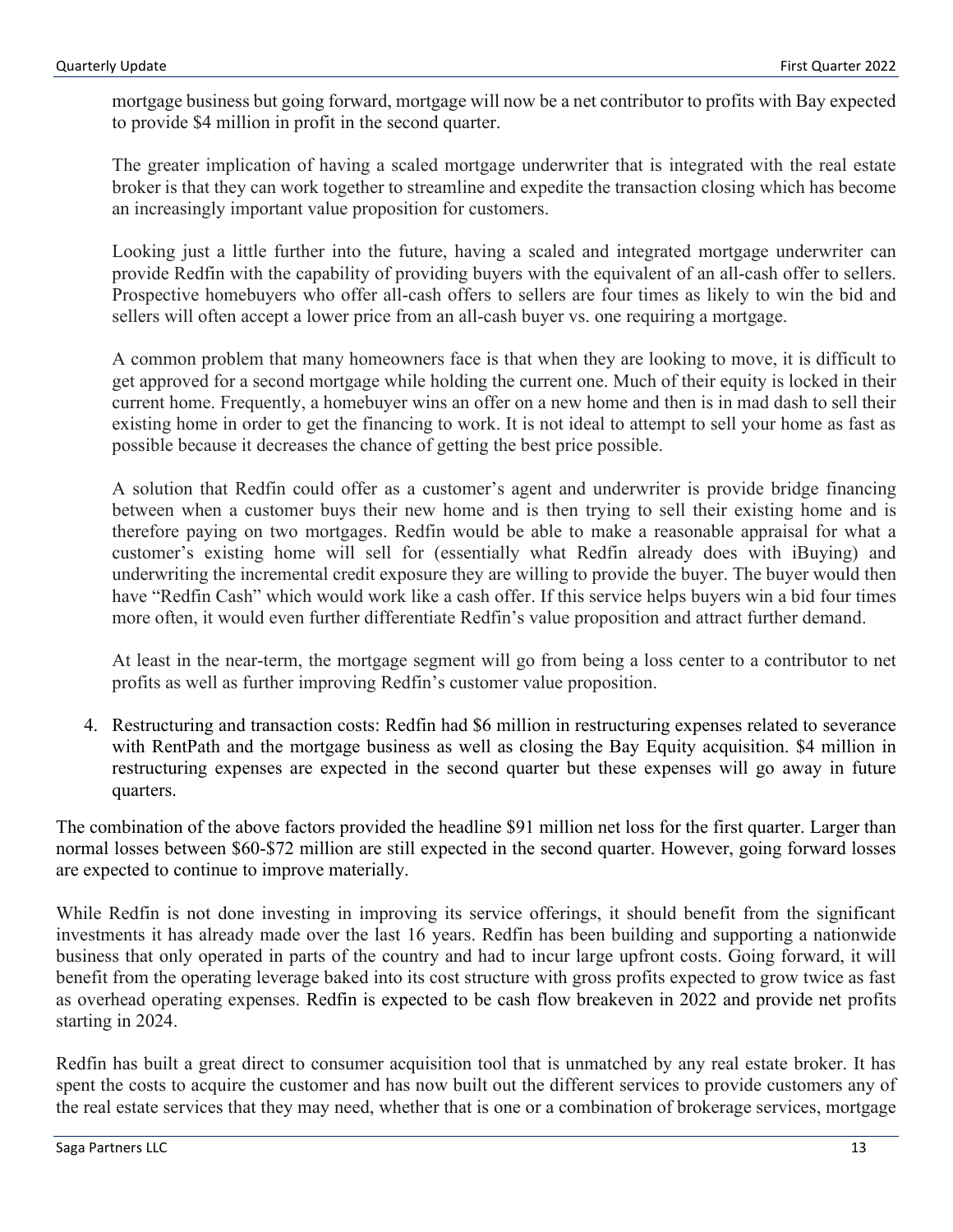underwriting, title forward, iBuying, or rental search. Being able to monetize each customer that it has already acquired by offering them any of these services provides Redfin with a better return on customer acquisition costs that no other competitor is able to do to the same extent. Additionally, these real estate services work better when they are integrated under the same company.

One does not have to dig very deep to see how attractive Redfin's shares are currently priced. Shares are now selling around all-time historic lows since its IPO in August 2017. The prior all-time lows were reached during the COVID crash which was a time the world was facing an unknown pandemic that would shut down the economy and potentially put us through a great depression.

At its current \$1.2 billion market cap, Redfin is selling for 3x expected 2022 real estate gross profits, or 4x its current \$1.7 billion enterprise value (excluding asset-based debt). Both are far below the historic average of 15x (which excludes peak multiples reached towards the end of 2020 and early 2021), or the previous all-time low of 6x reached in the depths of March 2020.

If we assume Redfin can raise brokerage commissions by 30%, in line with traditional brokerage commission rates, and it does not lose business, Redfin would be able to provide ~20% operating margins. If we take a more conservative view and say Redfin can earn 10% net margins on its 2022 expected real estate revenues of \$990 million, it would provide \$99 million in net profits, providing a current 12x price-to-earnings ratio. This is for a company that has a long track record of being able to grow 20%+ a year on average, consistently gains market share each quarter, and has barely monetized its significant upfront investments and fixed costs with a long runway to continue to scale. This also does not place any value on its mortgage or iBuying segments which are now contributors to gross profits.

There may be macro risks as well as other concerns today, however Redfin's business and relative competitive advantage have never been stronger. The net losses reported are not representative of Redfin's true underlying earning power. Redfin has untapped pricing power, an increasingly attractive customer value proposition, and a growing competitive advantage compared to alternative brokerages, which will help Redfin to continue to grow and take market share in what is a very large market.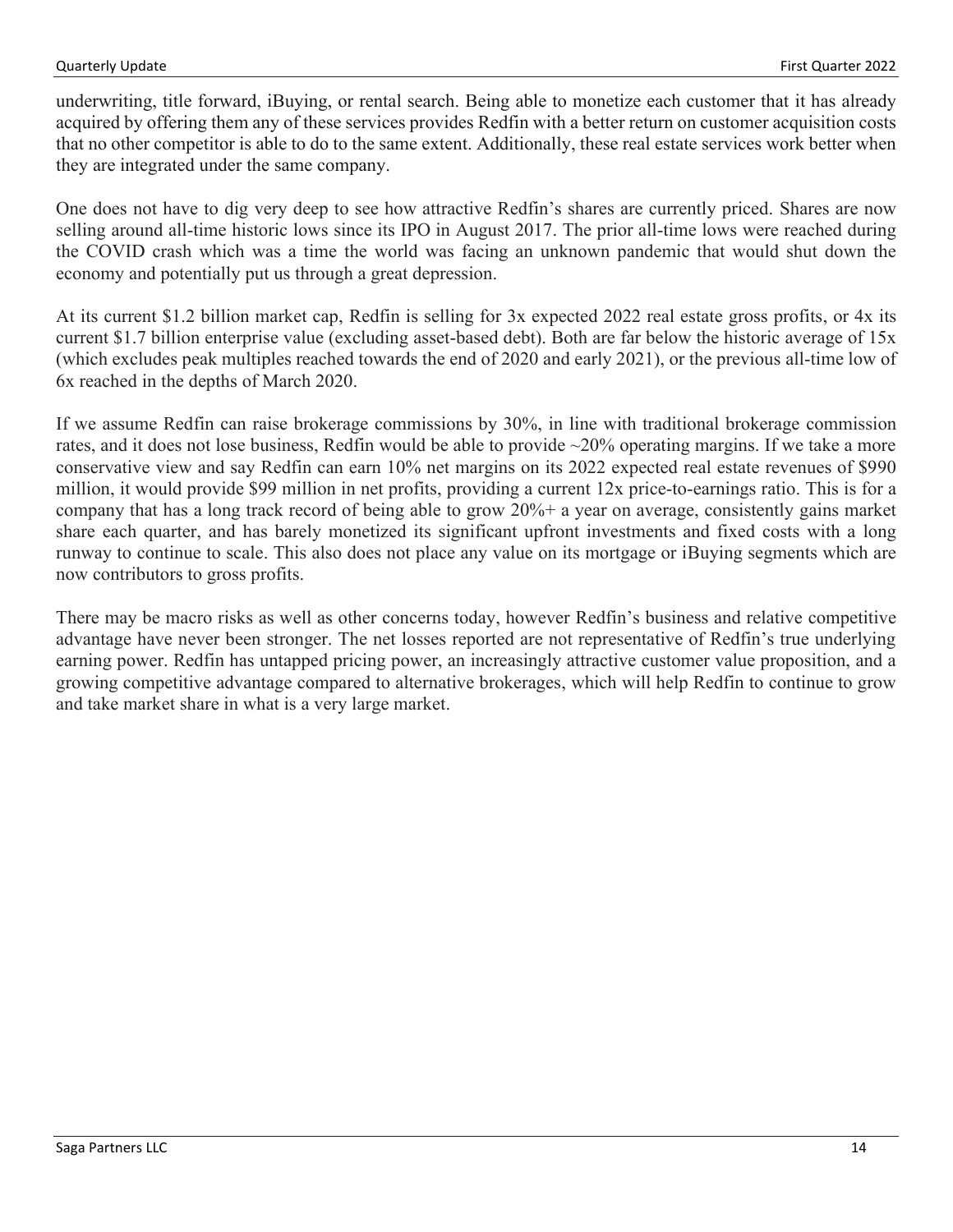#### **Conclusion**

Of course, the future can look scary, as it often does when headlines jump from one risk to the other. Despite what may be happening in the macro environment, our companies on average are stronger than they have ever been and are now selling for what we believe are the most attractive prices we have seen relative to their intrinsic value.

I have no idea what shares will do in the near-term and I never will. Stock prices can swing wildly for many reasons, and sometimes seemingly for no reason at all. They can diverge, sometimes significantly from their true underlying value. I have no idea when sentiment will shift from optimism to pessimism and then back to optimism. This is what keeps us invested in both good times and in bad.

The current selloff can continue further, but assuming our companies continue to execute over the coming years by winning market share and earning attractive returns on their investment spending, the market's sentiment surrounding our portfolio companies will eventually reflect their underlying fundamentals. I will continue to look towards the longer-term operating results of our companies and not to the movements in their stock price as feedback to whether our initial investment thesis is playing out as expected. While the market can ignore or misjudge business success for a certain period, it eventually has to realize it.

During times of greater volatility and periods of large drawdowns, I am reminded of how truly important the quality of our investor base is. It is completely natural to react in certain ways to rising or declining stock prices. It takes a very special investor base to look past near-term volatility and to trust us to make very important decision on their behalf as we continually try to increase the value of the Saga Portfolio over the long-term.

As always, I am available to catch up or discuss any questions you may have.

Sincerely,

Joe Frankenfield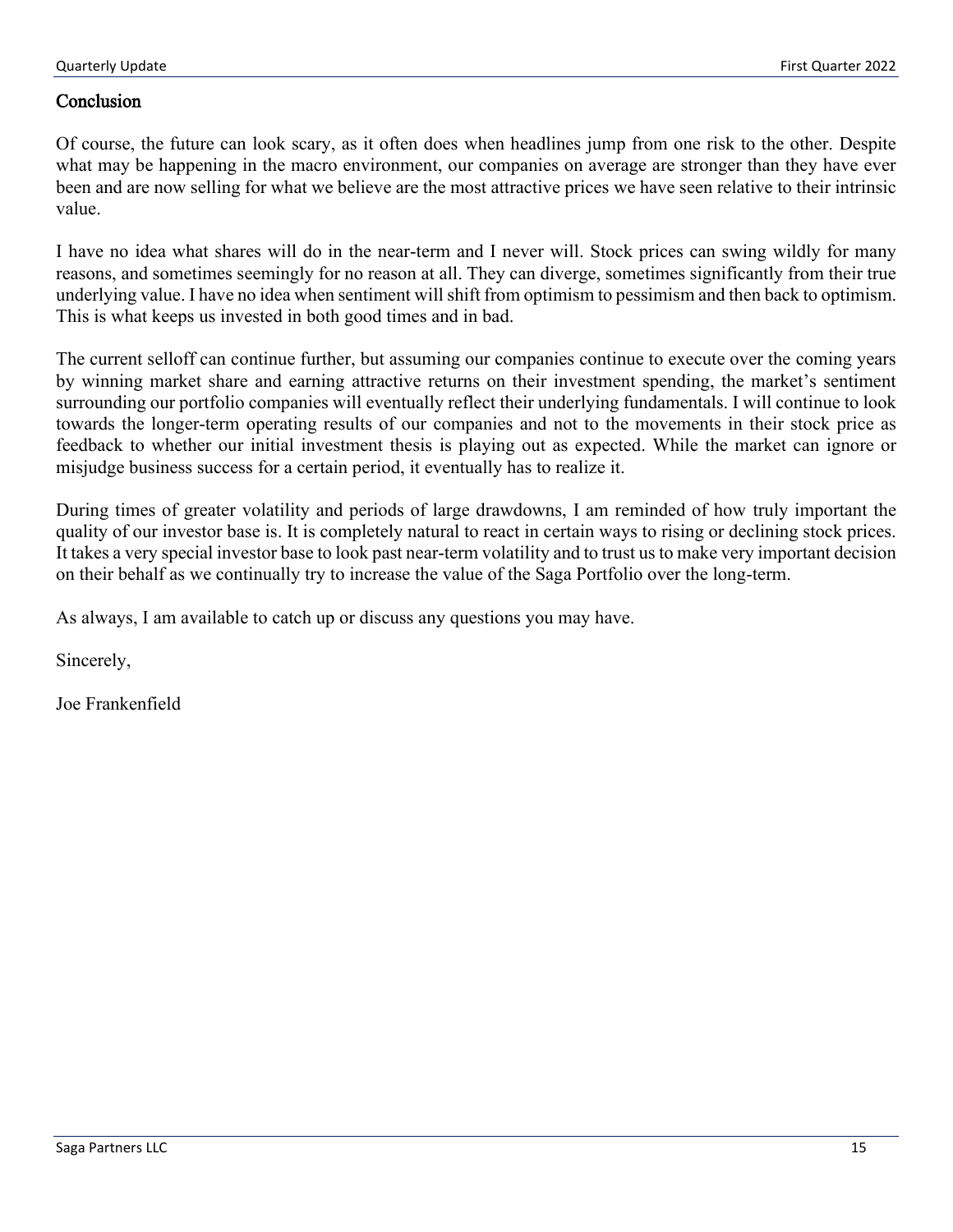# Appendix 1

| Monthly Performance (gross of fees)*                                                                                                                       |           |          |           |         |          |         |          |          |          |           | Annual Performance |           |                 |                     |            |                     |
|------------------------------------------------------------------------------------------------------------------------------------------------------------|-----------|----------|-----------|---------|----------|---------|----------|----------|----------|-----------|--------------------|-----------|-----------------|---------------------|------------|---------------------|
| Year                                                                                                                                                       | Jan       | Feb      | Mar       | Apr     | May      | Jun     | July     | Aug      | Sept     | Oct       | Nov.               | Dec       | Saga<br>(gross) | Saga<br>(net)       | S&P<br>500 | Relative<br>Results |
| 2017                                                                                                                                                       | 3.9%      | 3.8%     | $-1.2\%$  | $3.2\%$ | $-0.3\%$ | 4.9%    | 2.9%     | $-7.0\%$ | $0.4\%$  | $-1.5\%$  | $3.4\%$            | $3.2\%$   | 16.0%           | 14.3%               | 21.8%      | $-7.5\%$            |
| 2018                                                                                                                                                       | $1.5\%$   | $-4.3\%$ | $-0.2\%$  | $1.3\%$ | 13.9%    | $1.4\%$ | $-2.4\%$ | 15.7%    | $0.1\%$  | $-12.1\%$ | $6.8\%$            | $-15.1\%$ | 2.1%            | $0.6\%$             | $-4.4\%$   | $5.0\%$             |
| 2019                                                                                                                                                       | 18.7%     | 13.9%    | $-1.2\%$  | 8.7%    | $-8.5\%$ | 12.2%   | $2.1\%$  | $-7.1\%$ | $-5.5\%$ | $3.6\%$   | $16.5\%$           | $2.6\%$   | 65.6%           | 63.2%               | 31.5%      | 31.7%               |
| 2020                                                                                                                                                       | $-4.7\%$  | $-1.0\%$ | $-23.5\%$ | 33.5%   | 14.9%    | 21.2%   | 18.6%    | 10.0%    | 2.3%     | $-0.4\%$  | 24.3%              | $1.0\%$   |                 | 123.8% 120.5%       | 18.4%      | 102.1%              |
| 2021                                                                                                                                                       | 13.8%     | $-2.1\%$ | $-13.0\%$ | $4.9\%$ | $-6.4\%$ | 13.7%   | $-0.4\%$ | $-3.7\%$ | $-4.6\%$ | $4.2\%$   | $-3.1\%$           | $-9.6\%$  |                 | $-9.6\% -10.9\%$    | 28.7%      | $-39.6%$            |
| 2022                                                                                                                                                       | $-25.0\%$ | $-6.0\%$ | $-18.1\%$ |         |          |         |          |          |          |           |                    |           |                 | $-42.2\%$ $-42.4\%$ | $-4.6\%$   | $-37.8%$            |
|                                                                                                                                                            |           |          |           |         |          |         |          |          |          |           |                    |           |                 |                     |            |                     |
| Cumulative return since inception<br>129.4% 112.0%<br>122.7%                                                                                               |           |          |           |         |          |         |          |          |          |           | $-10.6\%$          |           |                 |                     |            |                     |
| Annualized return since inception<br>17.1% 15.4%<br>16.5%                                                                                                  |           |          |           |         |          |         |          |          |          | $-1.1\%$  |                    |           |                 |                     |            |                     |
| *Saga Portfolio serves as a model for client accounts. Net returns assume 1.5% AUM fee, or 0.375% applied to account balance at beginning of each quarter. |           |          |           |         |          |         |          |          |          |           |                    |           |                 |                     |            |                     |

\*Saga Portfolio serves as a model for client accounts. Net returns assume 1.5% AUM fee, or 0.375% applied to account balance at beginning of each quarter. S&P 500 performance includes dividends.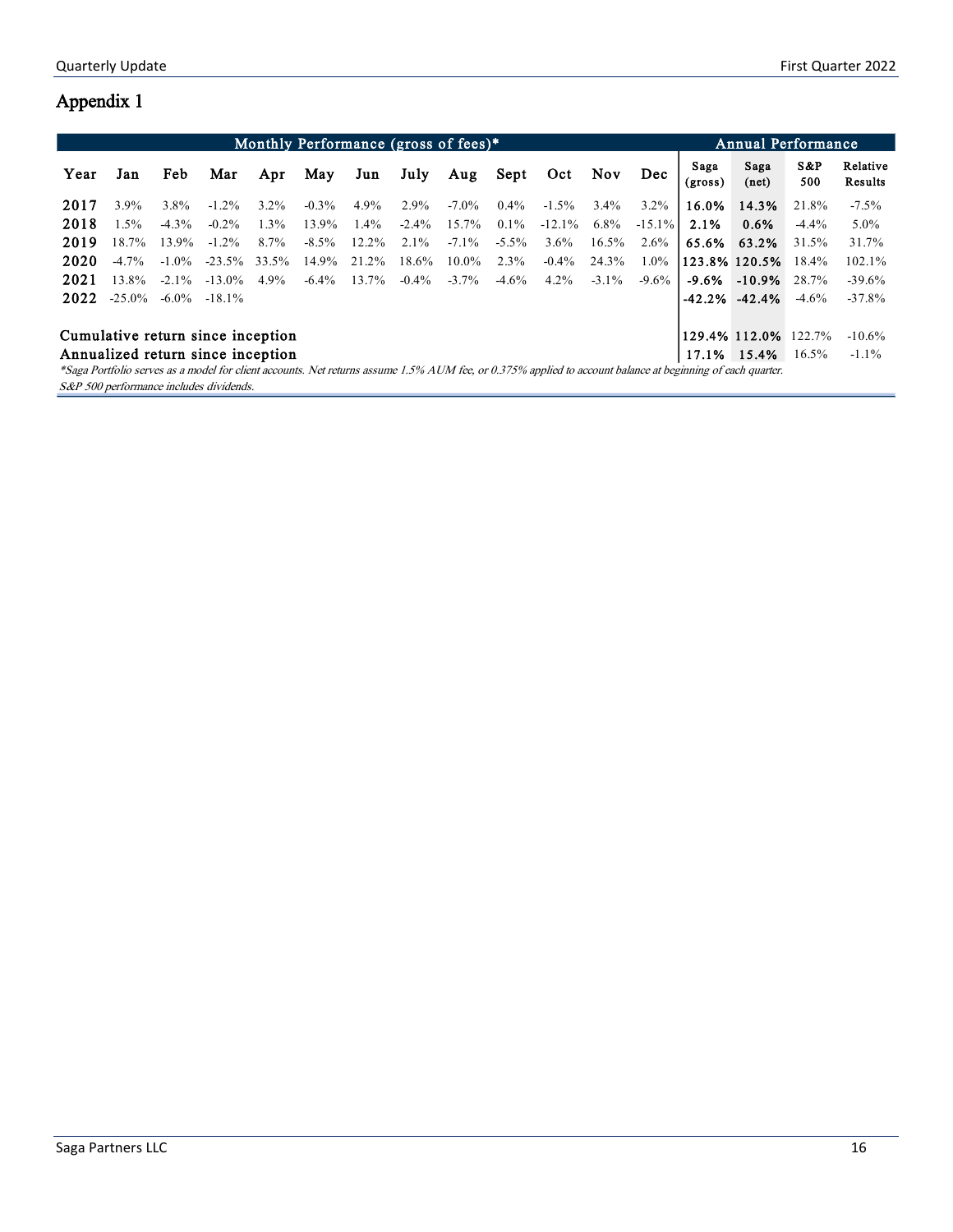# DISCLOSURES & DISCLAIMERS

This document should not be the basis of an investment decision. An Investment decision should be based on your customary and thorough due diligence procedures, which should include, but not be limited to, a thorough review of all relevant offering documents as well as consolation with legal, tax and regulatory experts. Any person subscribing for an investment must be able to bear the risks involved and must meet the particular fund's or account's (each a "Fund" and, collectively, "Funds") suitability requirements. Some or all alternative investment programs may not be suitable for certain investors. No assurance can be given that any Fund will meet its investment objectives or avoid losses. A discussion of some, but not all, of the risks associated with investing in the Funds can be found in the Funds' private placement memoranda, subscription agreement, limited partnership agreement, articles of association, investment management agreement or other offering documents as applicable (collectively the "Offering Documents"), among those risks, which we wish to call to your attention, are the following:

Future looking statements, Performance Date: The information in this report is NOT intended to contain or express exposure or concentration recommendations, guidelines or limits applicable to any Fund. The information in this report does not disclose or contemplate the hedging or exit strategies of the Funds. All information presented herein is subject to change without notice. While investors should understand and consider risks associated with position concentrations when making an investment decision, this report is not intended to aid an investor in evaluating such risk. The terms set forth in the Offering Documents are controlling in all respects should they conflict with any other term set forth in other marketing materials, and therefore, the Offering Documents must be reviewed carefully before making an investment and periodically while an investment is maintained. Statements made in this release include forward-looking statements. These statements, including those relating to future financial expectations, involve certain risks and uncertainties that could cause actual results to differ materially from those in the forward-looking statements. Unless otherwise indicated, Performance Data is presented unaudited, net of actual fees and other fund expenses (i.e. legal and accounting and other expenses as disclosed in the relevant Fund's Offering Documents"), and with dividends re invested. Since actual fees and expenses have been deducted, specific performance of any particular capital account may be different than as reported herein. Due to the format of data available for the time periods indicated, both gross and net returns are difficult to calculate precisely and the actual performance of any particular investor in a Fund may be different than as reported herein. Accordingly, the calculations have been made based on a number of assumptions. Because of these limitations, the performance information should not be relied upon as a precise reporting of gross or net performance, but rather merely a general indication of past performance. The performance information presented herein may have been generated during a period of extraordinary market volatility or relative stability in the particular sector. Accordingly, the performance is not necessarily indicative of results that the Funds may achieve in the future. In addition, the foregoing results may be based or shown on an annual basis, but results for individual months or quarters within each year may have been more favorable or less favorable than the results for the entire period, as the case may be. Index information is merely to show the general trend in the markets in the periods indicated and is not intended to imply that the portfolio of any Fund was similar to the indices in either composition or element of risk. This report may indicate that it contains hypothetical or actual performance of specific strategies employed by The Adviser, such strategies may comprise only a portion of any specific Fund's portfolio, and, therefore, the reported strategy level performance may not correspond to the performance of any Fund for the reported time period.

Investment Risks: The Funds are speculative and involve varying degrees of risk, including substantial degrees of risk in some cases, which may result in investment losses. The Funds' performance may be volatile. The use of a single advisor could mean lack of diversification and, consequently, higher risk. The Funds may have varying liquidity provisions and limitations. There is no secondary market for investors' interests in any of the Funds and none is expected to develop.

Not Legal, Accounting or Regulatory Advice: This material is not intended to represent the rendering of accounting, tax, legal or regulatory advice. A change in the facts or circumstances of any transaction could materially affect the accounting, tax, legal or regulatory treatment for that transaction. The ultimate responsibility for the decision on the appropriate application of accounting, tax, legal and regulatory treatment rests with the investor and his or her accountants, tax and regulatory counsel. Potential investors should consult, and must rely on their own professional tax, legal and investment advisors as to matters concerning the Fund and their investments in the Fund. Prospective investors should inform themselves as to: (1) the legal requirements within their own jurisdictions for the purchase, holding or disposal of investments; (2) applicable foreign exchange restrictions; and (3) any income and other taxes which may apply to their purchase, holding and disposal of investments or payments in respect of the investments of a Fund.

The S&P 500 Index is an unmanaged index of 500 widely held common stocks. The S&P Index is not available for investment, and the returns do not reflect deductions for management fees or other expenses.